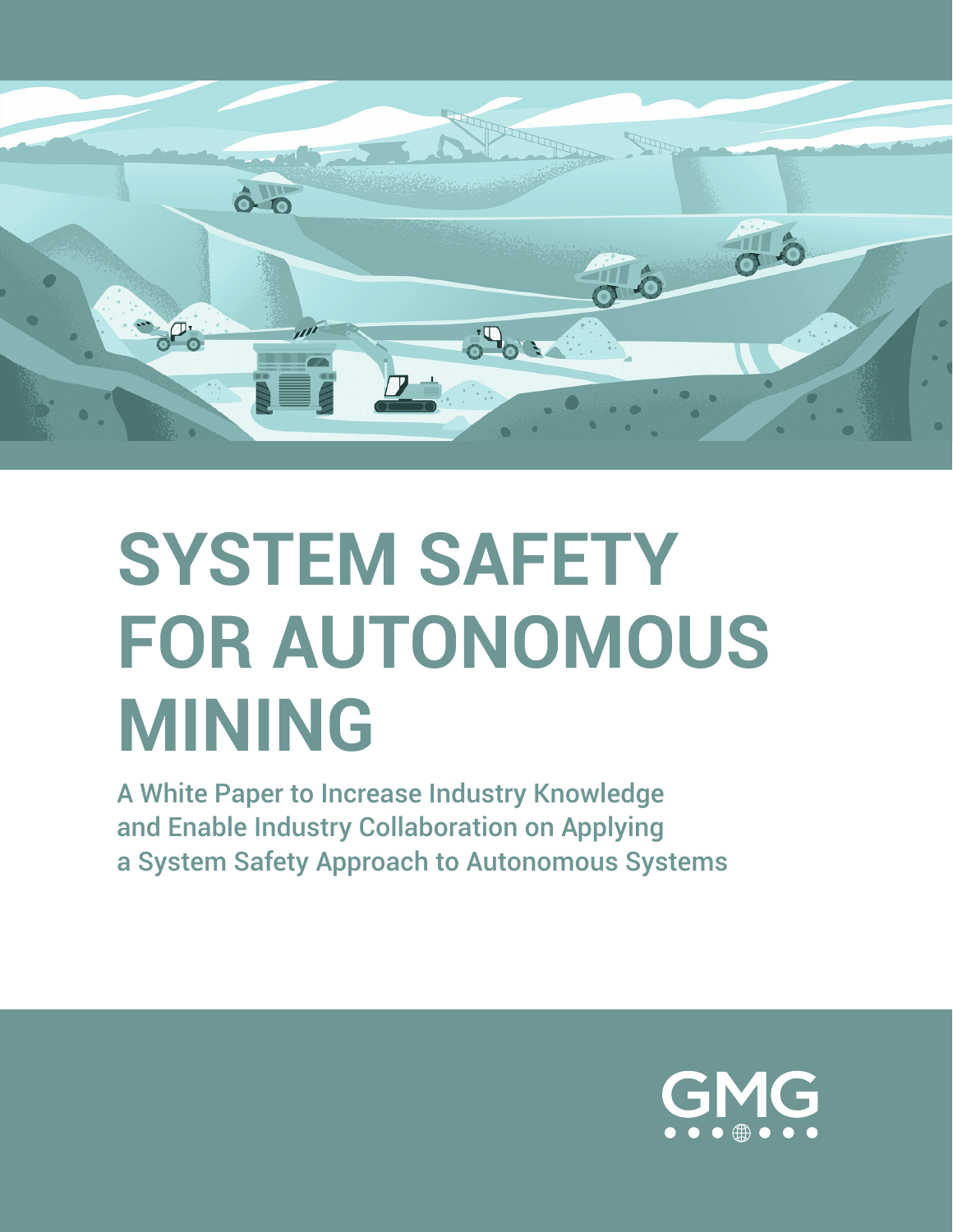# **About the Global Mining Guidelines Group**

The Global Mining Guidelines Group (GMG) is a network of representatives from mining companies, original equipment manufacturers (OEMs), original technology manufacturers (OTMs), research organizations and academics, consultants, regulators, and industry associations around the world who collaborate to tackle challenges facing our industry. GMG aims to accelerate the improvement of mining performance, safety, and sustainability by enabling the mining industry to collaborate and share expertise and lessons learned that result in the creation of guidelines and related documents, such as white papers like this one, that address common industry challenges.

Interested in participating or have feedback to share? GMG is an open platform, and everyone with interest and expertise in the subject matter covered can participate. Participants from GMG member companies have the opportunity to assume leadership roles. Please contact GMG at [info@gmggroup.org](mailto:info@gmggroup.org) for more information about participating or to provide feedback on this white paper.

GMG was formed out of the Surface Mining Association for Research and Technology (SMART) group as part of the Canadian Institute of Mining, Metallurgy and Petroleum (CIM) and with the support of other Global Mineral Professionals Alliance (GMPA) members.



GMG is a legal entity of the Canadian Institute of Mining, Metallurgy and Petroleum.

### **Document Usage Notice**

© Global Mining Guidelines Group. Some rights reserved. GMG is an open platform. This document can be used, copied, and shared, aside from the exceptions listed below.

Exceptions to the above:

- Third-party materials: If you wish to reuse material from this work that is attributed to a third party, such as tables, quotations, figures, or images, it is your responsibility to determine whether permission is needed for that reuse and to obtain permission from the copyright holder. The risk of claims resulting from infringement of any third-party-owned content in the work is the responsibility of the user.
- GMG branding and logo: The use of the GMG logo and associated branding without permission is not permitted. To request permission, please contact GMG (see the contact information below).
- Translation: If you translate the work, include the following disclaimer: "This translation was not produced by GMG. GMG is not responsible for the content or accuracy of this translation."
- Derivatives: Adaptations, modifications, expansions, or other derivatives of this document without permission are not permitted. To request permission, please contact GMG (see the contact information below).
- Sales: While you can use this white paper to provide guidance in commercial settings, selling this white paper is not permitted.

Should you use, copy, or share this document, you must clearly identify that the content comes from GMG by citing it. The citation must include all the information in the recommended citation below.

Recommended citation: System Safety for Autonomous Mining (White Paper). Global Mining Guidelines Group (2021).

#### Publication information

Publication Date: 2021-09-29

#### Contact information

Global Mining Guidelines Group info@gmggroup.org Gmggroup.org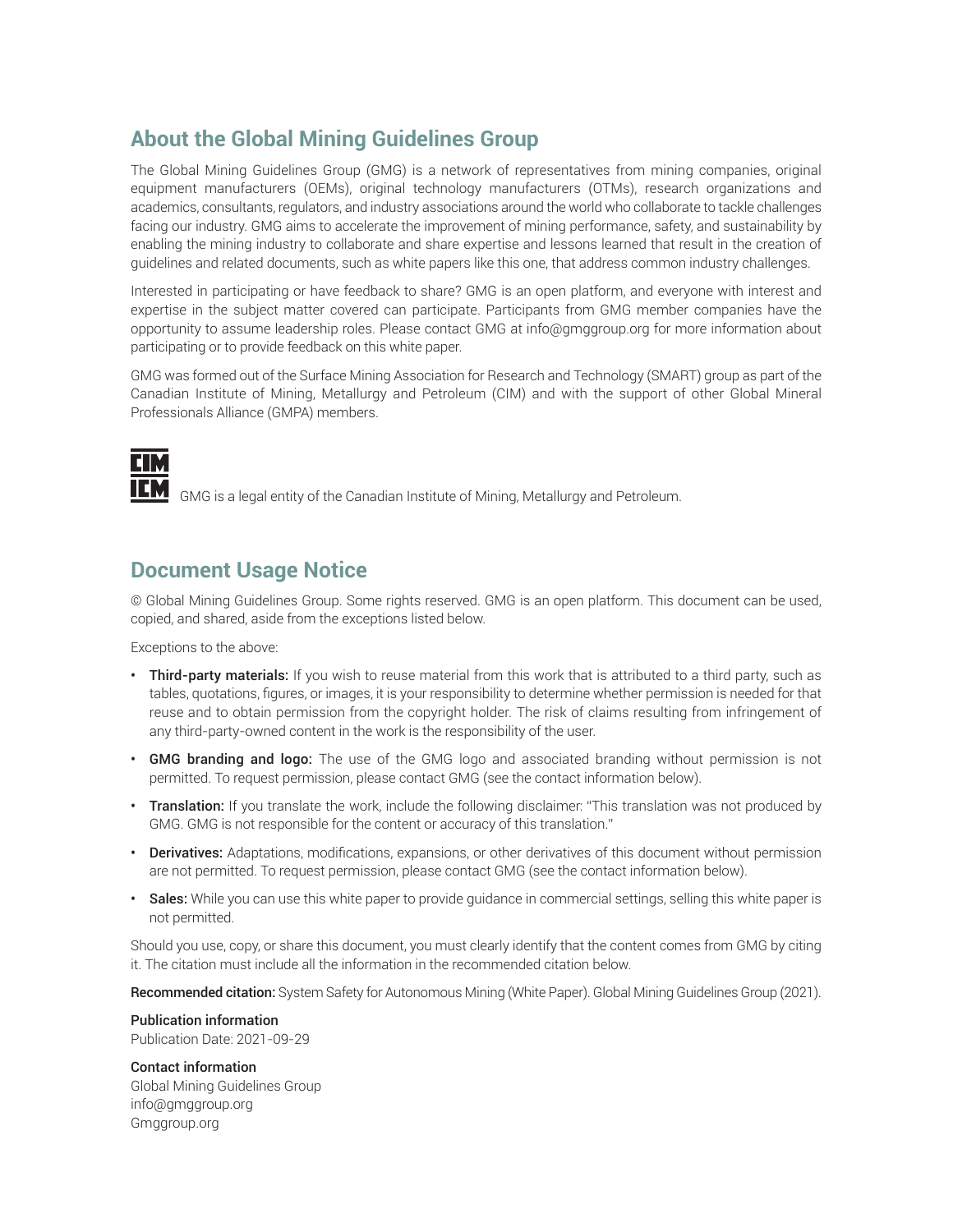# **About GMG White Papers**

GMG white papers are educational documents that provide broad knowledge and identify further reading on a topic that is new to or not well-understood in the industry. This white paper is the product of industry-wide collaboration based on experience and lessons learned. White papers can lead to the development of GMG guidelines, which aim to help identify key considerations, good practices, and questions to ask on the topic covered.

White papers are reviewed throughout development and editing but do not undergo the working group review and voting process as guidelines do.

GMG white papers are for informational purposes only and are not intended to be used as direct guidance. The use and application of this white paper is the responsibility of the user. The information provided in this document does not replace or alter standards or any other national, state, or local governmental statutes, laws, regulations, ordinances, or appropriate technical expertise and other requirements. While the white paper was developed and reviewed by participants across the mining industry, GMG cannot guarantee that it is accurate or complete, and it does not necessarily represent the views of all of the participating organizations. See the disclaimer at the end of the document for further detail.

### **Credits**

The following organizations and individuals were involved in the preparation of this white paper at various stages including content definition, content generation, and review. Please note that the white paper does not necessarily represent the views of the organizations listed below.

**Project Group:** System Safety for Autonomous Mining

Working Group: Autonomous Mining

Project Leader(s) Chirag Sathe, BHP Gareth Topham, Rio Tinto

#### Organizations Involved in the Preparation of this White Paper

ADRIA, Alcoa, AMOG Consulting, ASI Mining, Aurecon, Australian Droid + Robot, Beroe, BHP, British Columbia Ministry of Energy and Mines, Caterpillar, Chameleon Mettle Group, Edge Case Research, Enaex, Epiroc, Finning, GBM Limited, General Dynamics, Gold Fields, Government of Alberta, Greyhound, Hatch, Helios Consulting, Hitachi, IBM, Imdex Limited, Imperial, Impress Solutions, Ionic Engineering, Komatsu, Kroon Technology, MacLean Engineering, MEC Mining, Mining Plus, MineWare, MTGA, Newtrax, NIOSH, Norilsk Nickel, Nova Systems, PanAust, Peck Teck, Rio Tinto, Rockwell Automation, Roy Hill, Sandvik, Siemens, SMS Equipment, Strategy Focused Innovation, Symbiotic Innovations, Teck, Tellus Mining, Thales, Universal Field Robots, University of Queensland, Western Australia Department of Mines, Industry Regulation and Safety (DMIRS), Whitehaven Coal, Worley, Vale.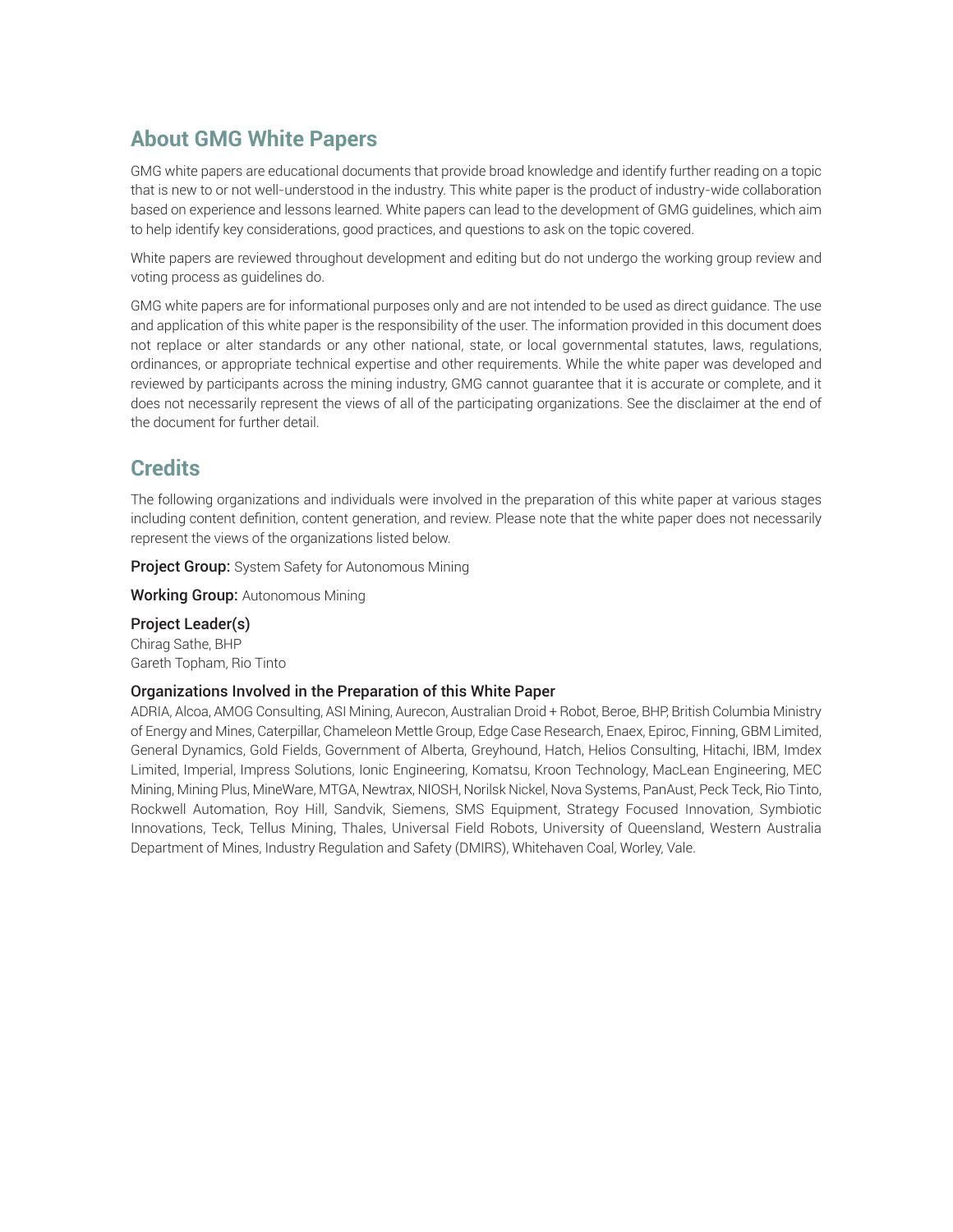# **CONTENTS**

| $\mathbf{1}$ . |                                                                                                                                             |  |
|----------------|---------------------------------------------------------------------------------------------------------------------------------------------|--|
|                | 1.1<br>System Safety Within the Broader Context of Workplace Safety 2<br>1.2<br>Mining-Specific Benefits and Considerations 4<br>1.3<br>1.4 |  |
| 2.             |                                                                                                                                             |  |
|                | 2.1<br>Hazard Identification and Risk Assessment 8<br>2.2<br>Non-Deterministic System Elements and Machine Learning 9<br>2.3                |  |
| 3.             |                                                                                                                                             |  |
| 4.             | Human-Systems Integration  12                                                                                                               |  |
| 5.             | Software Safety Management  15                                                                                                              |  |
|                | 5.1<br>5.2<br>5.3                                                                                                                           |  |
| 6.             |                                                                                                                                             |  |
|                |                                                                                                                                             |  |
|                |                                                                                                                                             |  |
|                |                                                                                                                                             |  |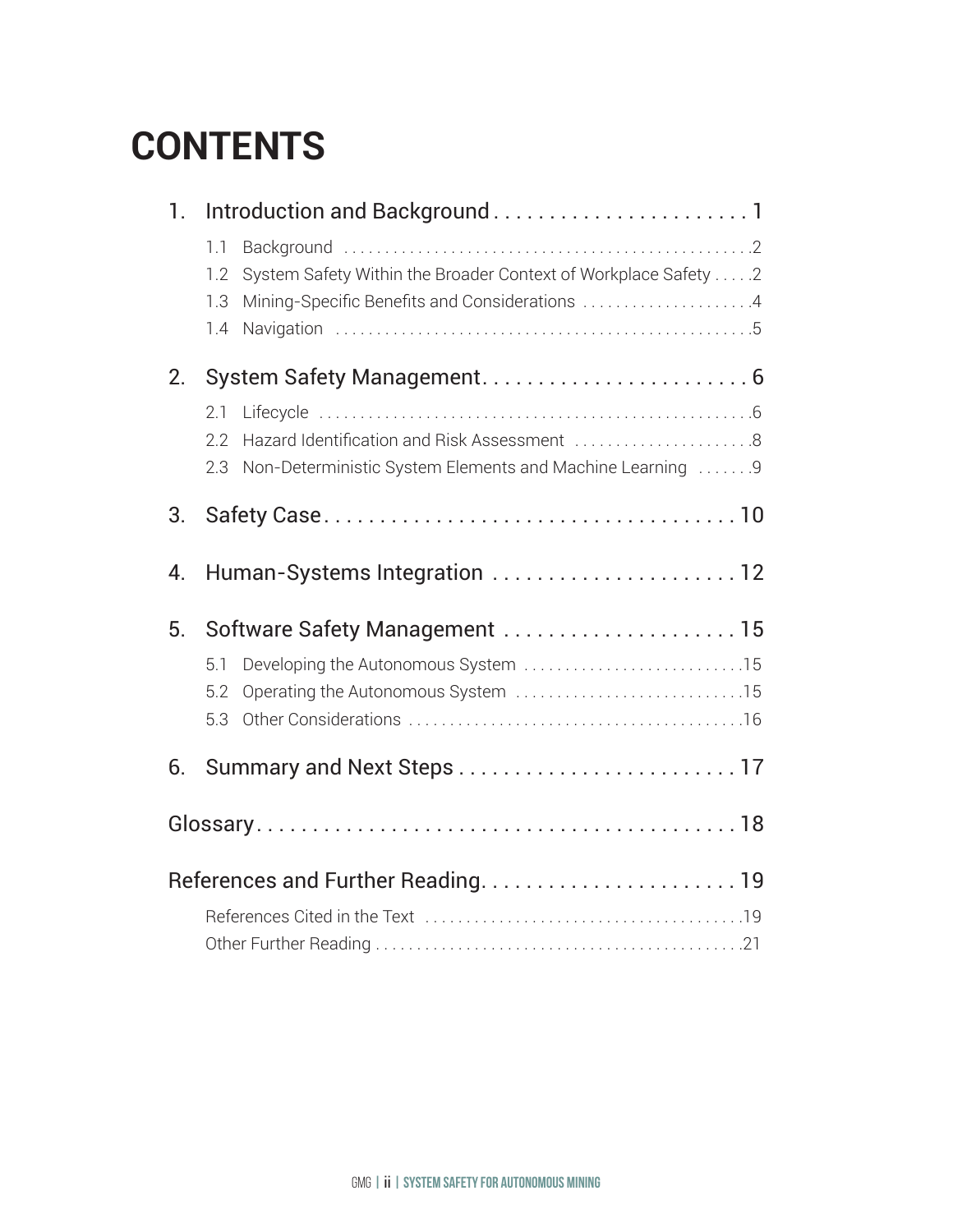# <span id="page-4-0"></span>**1. INTRODUCTION AND BACKGROUND**

### **Purpose**

This white paper aims to provide a comprehensive view of the need for a system safety approach for those deploying and using autonomous systems in the mining industry. It also aims to increase awareness of system safety and its benefits in delivering and maintaining safe and efficient autonomous systems.

**Scope**

This white paper addresses the use of autonomous systems within the mining industry, both surface and underground. It applies to all autonomous machines and to the integration of autonomous and semi-autonomous machines with manually operated machines, as well as to complex integrated systems of systems across the mining industry. While this white paper was developed with a focus on autonomous systems, most of the information is general and is also relevant to manual operations.

### **Out of scope**

This document does not provide a detailed procedure to manage system safety. Any procedural requirements associated with integration with fixed or processing plants are excluded.

### **Audience**

The intended reader for this paper is any stakeholder within the mining industry looking to learn about system safety within the context of applying autonomous systems in mining.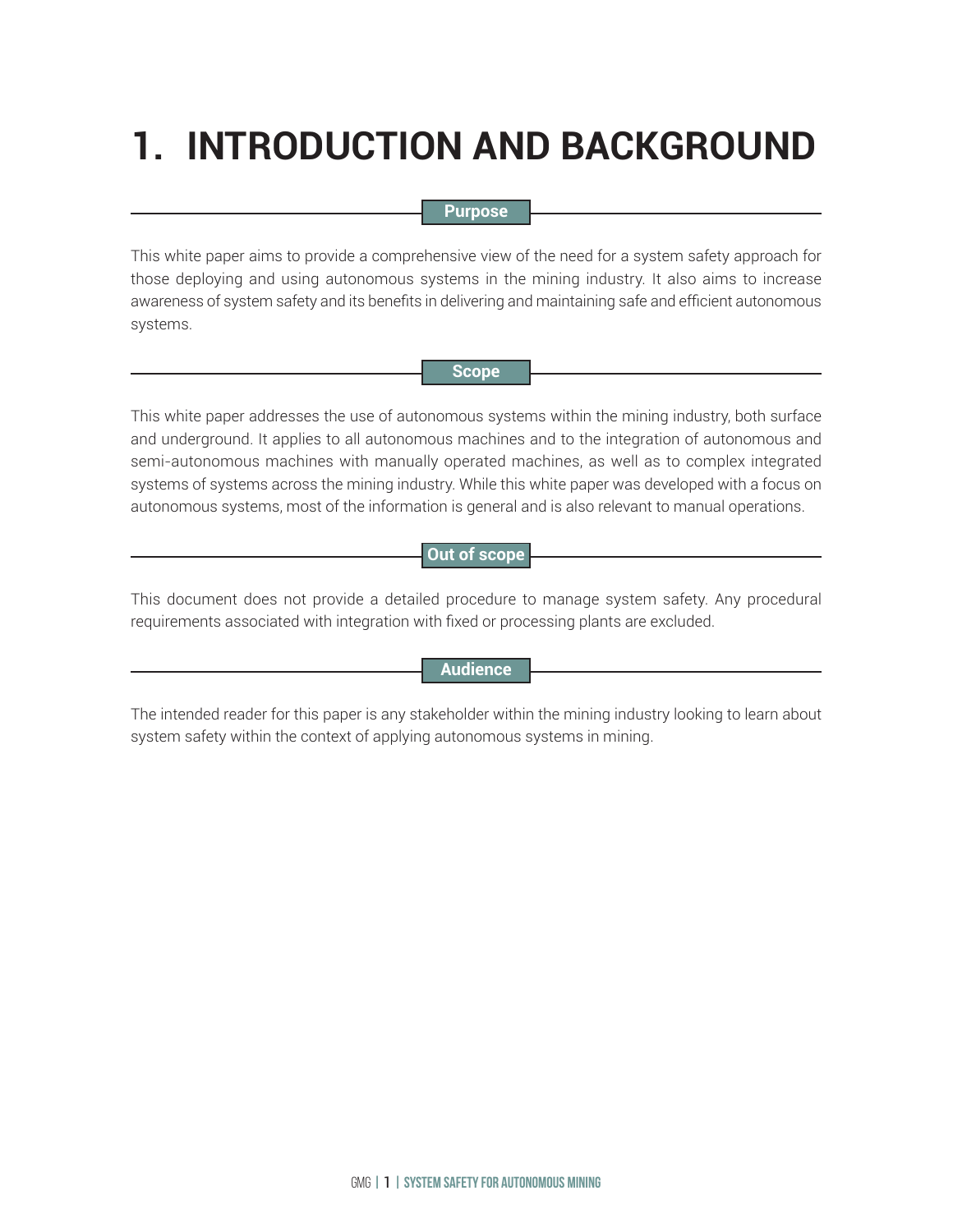# <span id="page-5-0"></span>**1.1 Background**

The need for a system safety approach arose in the mid-twentieth century as systems in industries such as nuclear power, civil aviation, defence, and space became increasingly large and complex. Because it is not always feasible to rely on testing and learning from experience, the lack of consideration given to the interactions between multiple subsystems being integrated into the custom systems increased risks for unexpected failures.

The Introduction to System Safety (Leveson, 2008) on the NASA website provides further background on system safety and its history. **Further Reading**

System safety is a view of safety that extends beyond the machines to consider the complete system (i.e., machines, human factors, and environment, and the interfaces between these). The goal of system safety is to reduce risks associated with hazards to safety. It is a planned, disciplined, and systematic approach to identifying, analyzing, eliminating, and controlling hazards by analysis, design, and management procedures throughout a system's lifecycle. System safety activities start in the earliest concept development stages of a project and continue through design, development, testing, operational use, and disposal. For further consideration of the lifecycle, see Section 2.1.

Definition of system safety "System Safety is about applying systems engineering and systems management to the process of hazard, safety, and risk analysis to identify, assess and control associated hazards while designing or modifying systems, products, or services. The aim is to reduce or eliminate the potential for accidents before production, construction, or operation takes place." (IET System Safety Engineering Network, ["Changing for the Future of Safety,"](https://communities.theiet.org/groups/blogpost/view/47/203/6180) 2018)

See the glossary at the end of this paper for the definitions of other terms as they are used in this document.

# **1.2 System Safety Within the Broader Context of Workplace Safety**

System safety, when viewed from the broader context of workplace safety, includes several layers as shown in Figure 1. These layers are the outer regulatory layer that considers workplace safety management in operating environments, the middle layer that covers organizational safety management systems, and the inner system safety layer that provides an overall view that the right system has been built and it can be operated safely. These are described in more detail below, but they are not intended to be exhaustive.

The outer layer is a regulatory layer, which considers workplace safety management to enable a safe operating environment expressed through legislation and common law. Note that it is important to understand local legislative requirements for evaluating system safety.

The middle layer is the organizational layer, which covers managing and supporting the safe operation of the system. This layer includes:

- Operational risk management: to assess and manage operational risks to as low as reasonably practicable (ALARP).
- Emergency management: to confirm the understanding of potential consequences of an emergency event and be prepared to respond effectively to mitigate its effects and enable the subsequent recovery.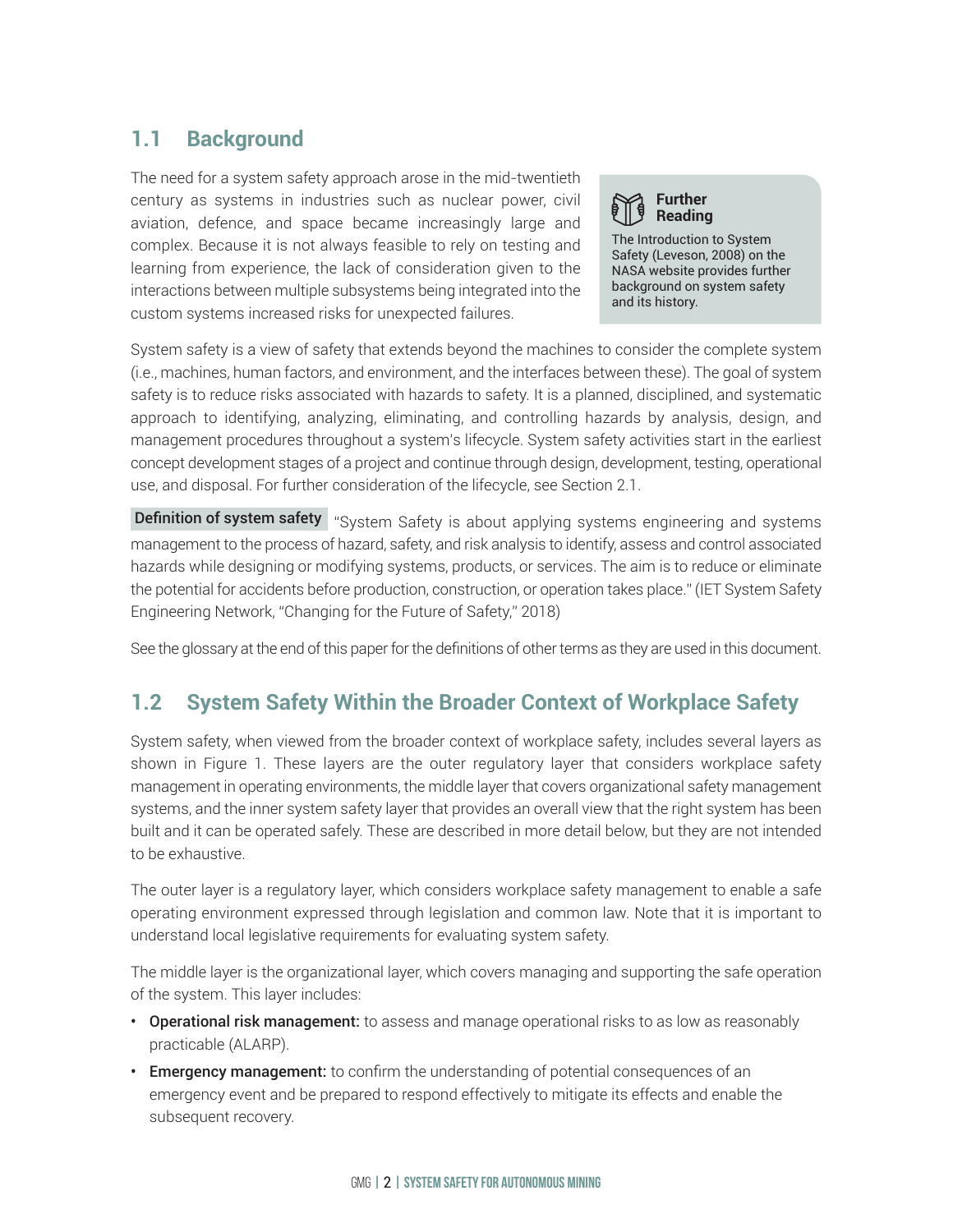

Figure 1. System Safety Viewed from the Broader Context of Workplace Safety, adapted from the *GMG Guideline for Applying Functional Safety to Autonomous Systems in Mining* (2020)

- Safety culture: to strive for an informed, flexible, and just safety culture within the organization that includes learning from mistakes and driving improvements in safety as part of routine performance.
- Change management: to confirm that every change implemented is assessed, approved, and communicated for the safe operation of the system.

The inner system safety layer provides an overall view that the right system has been built and it can continue to be operated safely. It includes the following aspects:

**Functional safety** is defined by the IEC (2021) as "part of the overall safety that depends on a system or equipment operating correctly in response to its inputs." Functional safety provides a systematic framework and outlines established practices that provide confidence in delivering and maintaining safety-related and safety-critical control measures. Functional safety is considered in the GMG *Guideline for Applying Functional Safety to Autonomous Systems in Mining* (2020). Functional safety, however, does not adequately cover systems that are non-deterministic, including those reliant on human behaviour or interacting with humans. As non-deterministic systems are likely to be used increasingly as technologies advance, a system safety approach will make sure the mining industry is developing a mechanism for the future that will support complex autonomous systems and intelligent mining solutions. For further consideration of non-deterministic systems, see Section 2.3.

**Technical compliance** refers to the need for a system to be compliant with existing regulations, codes of practice, and standards appropriate to its operating context. These sources provide evidence that good practices have been applied to eliminate or minimize risks so far as reasonably practicable.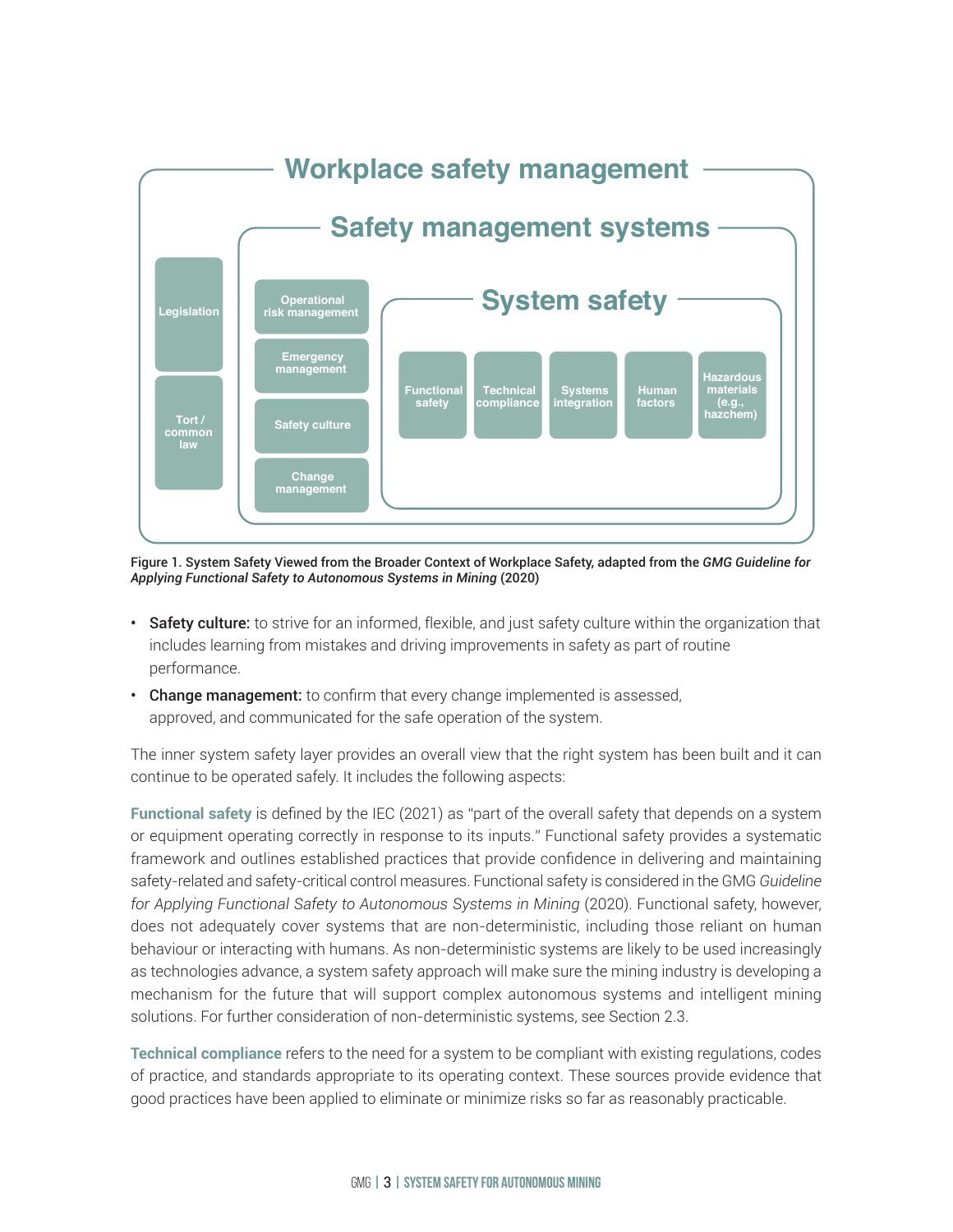<span id="page-7-0"></span>**Systems integration** refers to the requirement for systems to be integrated safely, as the safety of the individual components of a system does not account for how these systems may (or may not, if required) interact. The system safety program should apply tools and techniques to confirm the safe integration of these systems as components in the larger system. Application of systems engineering as a design methodology, in particular safety systems engineering, addresses the "increased complexity, driven by increased use of software and automation, systems of systems, internet of things, closed loop control, and 'inexpert operators'" (INCOSE, 2021).

**Human factors** refer to the relationship between humans and the systems with which they interact, including performance, ergonomics, processes, and other environmental or physical factors. As a part of system safety, human factors need to be considered alongside the objectives of human-systems integration. Human-systems integration, the interdisciplinary technical and management process for integrating human considerations within and across all system elements is considered in more depth in Section 4 of this paper.

**Hazardous materials** refer to requirements for storing, handling, transporting, and managing materials that may lead to adverse health effects if personnel are exposed.

# **1.3 Mining-Specific Benefits and Considerations**

Safety is one of the core values in the mining industry. In many cases, risk cannot be eliminated entirely, which is a key consideration when improving safety. A system is considered safe when the risks associated with it are reduced to an acceptable level, such as ALARP. Technological advances such as autonomous systems can make it possible to reduce certain risks by removing humans from dangerous situations. This possibility provides opportunities to make systems safer than the level accepted with manually operated systems.

When managing the transition to autonomous systems in mining, there are many aspects of safety to take into consideration beyond machine automation, these include:

- Dynamic operating conditions (e.g., dump locations, new mining areas)
- Single vendor or multi-vendor fleets
- Integration of manually operated and autonomous equipment environments
- Interoperability of autonomous systems
- Operating conditions that are new or less mature for autonomous systems in mining
- Considerations of local regulatory requirements

A system safety approach provides an overview of the overall effectiveness of the safety controls that extends beyond the machines and can be a useful qualitative tool for operations when assessing the overall safety of their systems. This type of systems approach is especially important as highly autonomous and highly integrated solutions evolve.

Some of the key benefits of using a system safety approach are that it:

- Provides a holistic safety approach for integrating autonomous systems into the mine site
- Reduces risk to the business
- Enables the identification of hazards caused by interfaces and interconnectivity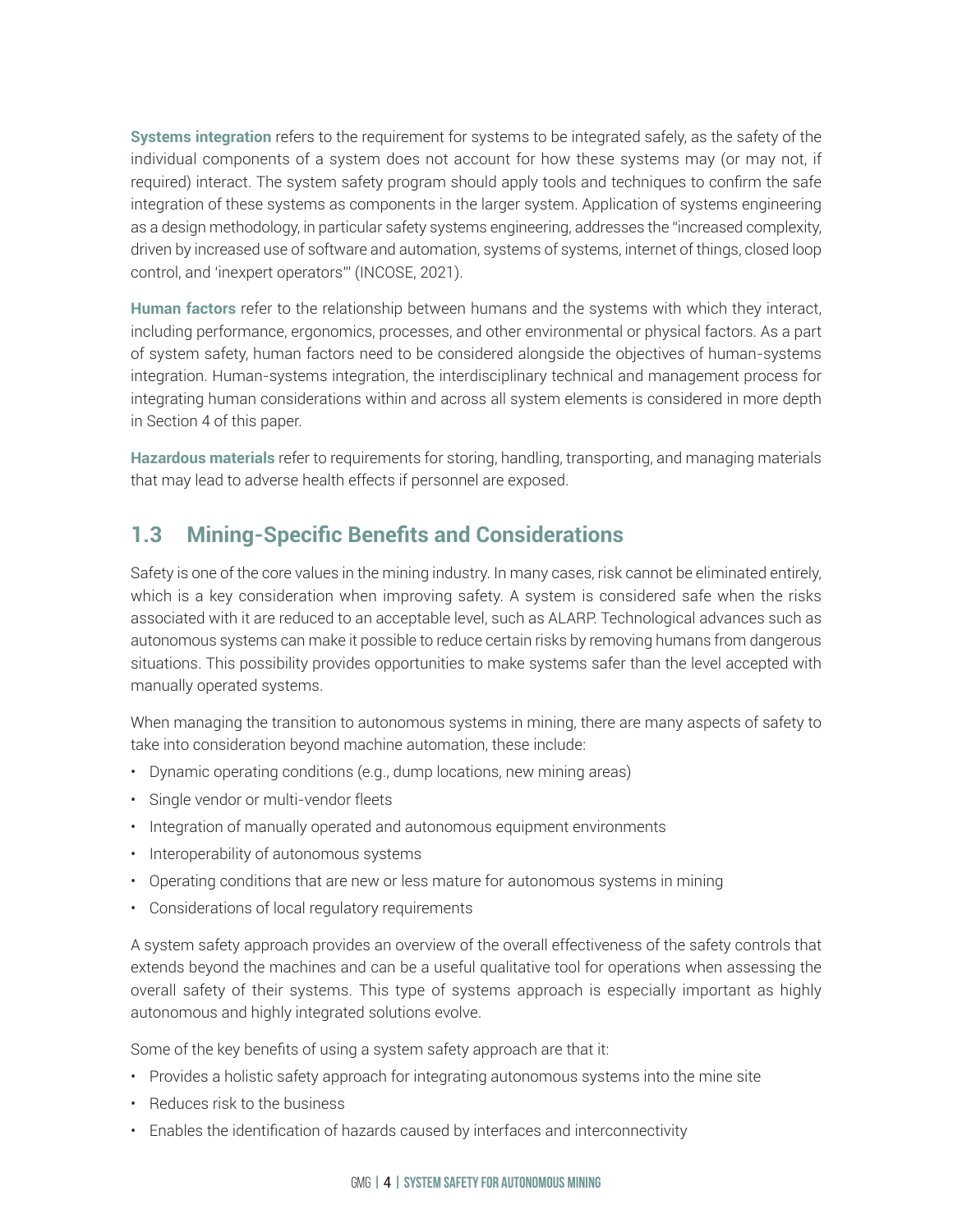- <span id="page-8-0"></span>• Permits the assessment of non-deterministic and complex systems or those using newer technology (e.g., those based on artificial intelligence [AI], neural networks, or machine learning)
- Assists with enhancing a safety culture
- Assists with the engagement and acceptance of autonomous systems by all internal and external stakeholders, such as regulators and community groups
- Enables the adaptation of existing and the development of new maintenance practices and infrastructure
- Considers cybersecurity beyond data integrity to include cyberterrorism, cyberespionage, and cybersabotage from competitors or state actors

# **1.4 Navigation**

The rest of this white paper is structured into four sections to provide context on some of the key aspects of adopting a system safety approach, though it does not intend to be comprehensive.

- Section 2 provides an overview of applying a system safety approach by describing an example of a lifecycle and offering further considerations about hazard identification and risk assessment and non-deterministic systems.
- Section 3 describes the purpose of a safety case in the context of autonomous systems in mining and some of the typical contents within one.
- Section 4 describes the significance of eliminating or controlling risks to humans and the environment over the course of a system's lifecycle.
- Section 5 provides context on some factors that influence the degree of risk reduction that can be considered for a software-based safety control in the development and operation of autonomous systems.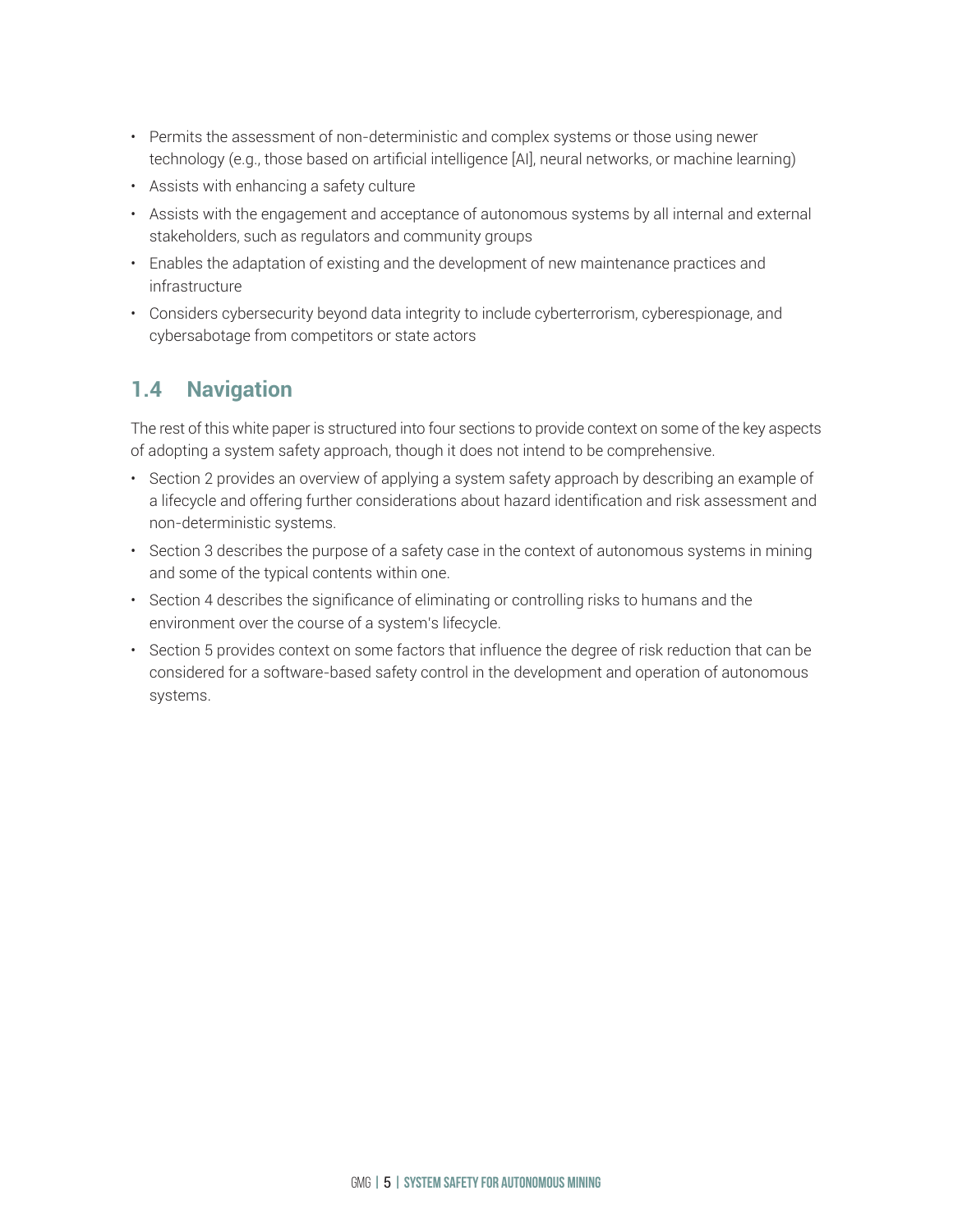# <span id="page-9-0"></span>**2. SYSTEM SAFETY MANAGEMENT**

Safety management refers to managing the safety of changes that may affect the risk of harm. For autonomous systems in mining, safety management involves considering all relevant factors and making sure that the risks related to adopting automation are as low as they can be practicably made. While this process involves considering the system throughout the life of the change, it is mostly done before the change is made. This section begins by describing an example of an overall lifecycle approach from concept to operation (Section 2.1). Then, it expands on hazard identification and risk assessment as a key first step in system safety management (Section 2.2). It closes by considering non-deterministic systems, which are not as easily mapped to a traditional lifecycle (Section 2.3).

# **2.1 Lifecycle**

System safety activities for the autonomous mine site are applied throughout the entire system lifecycle. Figure 2 outlines an example of what a system safety lifecycle could look like for an application of autonomous systems in mining, highlighting some key aspects of the system safety approach. The connections identified with arrows are not intended to be exhaustive. Continuous improvement connects the concept and operation stages of the lifecycle to indicate that a system safety approach is also iterative and does not stop when the autonomous system is in operation. Table 1 provides further context about the potential actions throughout the lifecycle stages.

Because applications of autonomous systems in mining will vary, so too will the approach to the system safety lifecycle. Some factors that may affect the application of the lifecycle include whether the system is a commercially available system or a new system development, the scale of the project, the operational environment, and operational maturity at the mine site.



Figure 2. Example of System Safety Lifecycle for Applying Autonomous Systems in Mining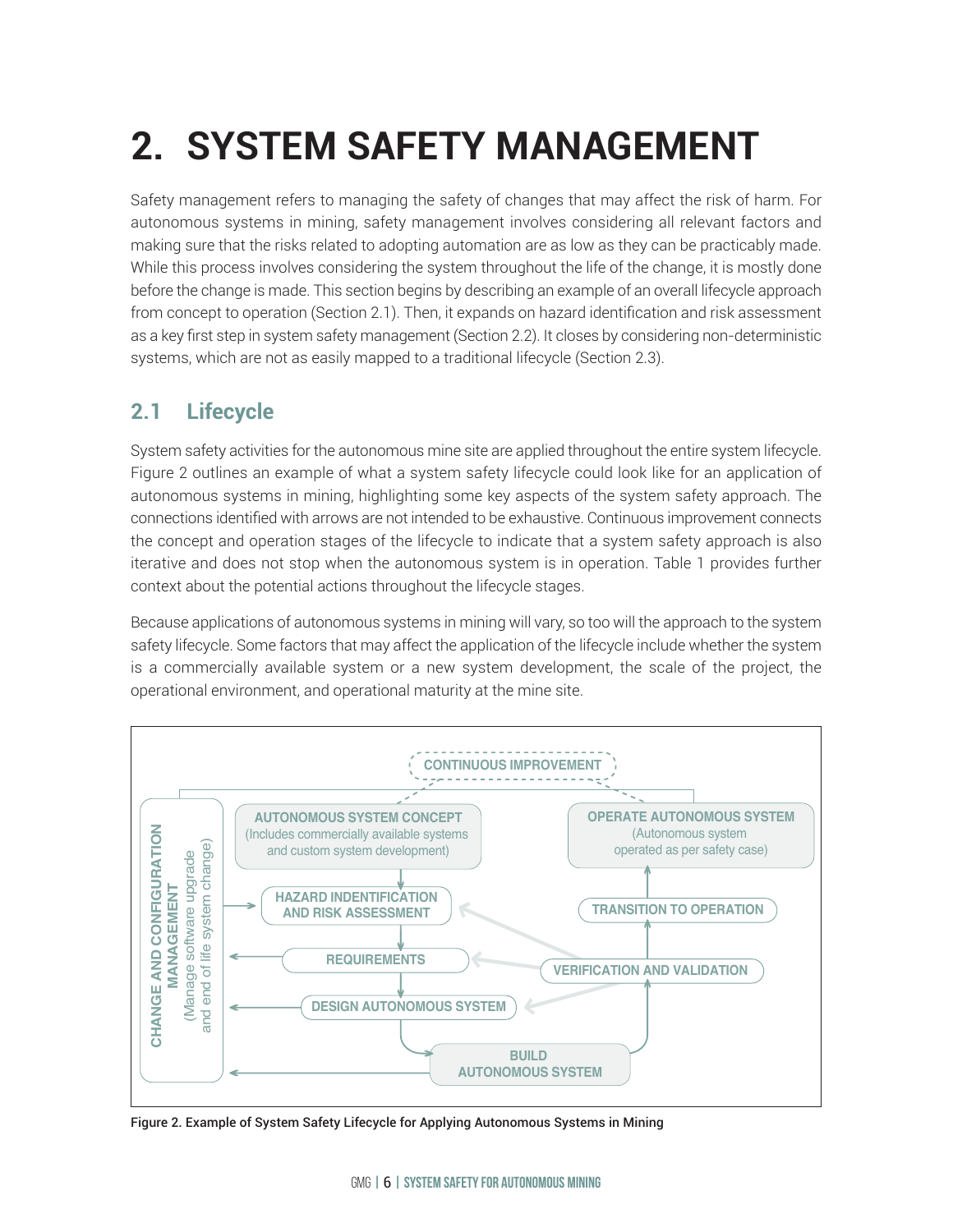| <b>Hazard</b><br><b>Identification</b><br>and Risk<br><b>Assessment</b><br>(See Section<br>2.2 for further<br>detail) | Safety planning<br>$\bullet$<br>Identify hazards and risk controls<br>Identify all supporting systems and processes required to manage effectiveness of risk control<br>$\bullet$<br>Identify human factor aspects that can influence safety<br>$\bullet$<br>Identify any deterministic functional safety controls and follow relevant functional safety<br>$\bullet$<br>standards and guidance<br>Identify cybersecurity risks and conduct a separate risk analysis<br>$\bullet$                                                                                                                                                                                                                                                                                                 |
|-----------------------------------------------------------------------------------------------------------------------|-----------------------------------------------------------------------------------------------------------------------------------------------------------------------------------------------------------------------------------------------------------------------------------------------------------------------------------------------------------------------------------------------------------------------------------------------------------------------------------------------------------------------------------------------------------------------------------------------------------------------------------------------------------------------------------------------------------------------------------------------------------------------------------|
| <b>Requirements</b>                                                                                                   | Define risk control requirements to meet intention of claim in each hazard scenario<br>$\bullet$<br>Derive functional, technical, and safety specifications from the concept of operations<br>$\bullet$<br>Define human factor aspect requirements<br>$\bullet$<br>Define requirements for supporting systems and processes to manage controls effectively<br>$\bullet$<br>Define risk control monitoring requirements to maintain control effectiveness<br>$\bullet$<br>Develop forward and backward traceability to link requirements throughout the validation<br>$\bullet$<br>process<br>Develop a verification and validation plan<br>$\bullet$<br>Optional: Provide preliminary safety case (this will help with the final safety case but is<br>$\bullet$<br>not required) |
| <b>Design</b><br><b>Autonomous</b><br><b>System</b>                                                                   | Design risk controls according to requirements<br>Design human factor aspects according to requirements<br>$\bullet$<br>Design supporting systems and processes according to requirements<br>$\bullet$<br>Design monitoring tools according to requirements<br>$\bullet$<br>Optional: Provide an interim safety case (this will help with the final safety case but is<br>$\bullet$<br>not required)                                                                                                                                                                                                                                                                                                                                                                              |
| <b>Verification</b><br>and Validation                                                                                 | Confirm that risk controls are verified and validated<br>$\bullet$<br>Confirm that human factor aspects are verified and validated<br>$\bullet$<br>Confirm that supporting systems and process are verified and validated<br>$\bullet$<br>Confirm that monitoring tools are verified and validated<br>$\bullet$<br>Confirm that all initial assumptions are valid<br>$\bullet$<br>Confirm that all verification and validation activities link back to requirements and hazard and<br>risk assessment<br>Perform user acceptance testing (some testing can be done in controlled circumstances)<br>$\bullet$                                                                                                                                                                      |
| <b>Transition to</b><br><b>Operation</b>                                                                              | Complete the operational safety case and include all safety-related evidence and operational<br>$\bullet$<br>safety requirements<br>Confirm that the operation is ready to receive the autonomous system (training, supporting<br>systems, management processes, monitoring tools)<br>Identify and control commissioning risks                                                                                                                                                                                                                                                                                                                                                                                                                                                    |
| <b>Operate</b><br><b>Autonomous</b><br><b>System</b>                                                                  | Confirm that the system is operated as per the safety case and that the safety requirements and<br>$\bullet$<br>objectives are being met while the system is operational<br>Manage risks associated with emerging issues and implement required changes<br>$\bullet$<br>Maintain the system in line with the required processes<br>$\bullet$<br>Confirm that the training and capability of resources is adequate<br>$\bullet$<br>Monitor human-systems integration and human factors that may affect safety<br>$\bullet$<br>Monitor risk controls for consistency with the requirement specifications<br>$\bullet$                                                                                                                                                               |
| <b>Change and</b><br><b>Configuration</b><br><b>Management</b>                                                        | Manage change and configuration of the autonomous system to enable optimal<br>$\bullet$<br>safety performance<br>Manage software upgrade and end of life system changes<br>$\bullet$                                                                                                                                                                                                                                                                                                                                                                                                                                                                                                                                                                                              |

### **Table 1. Potential Actions Throughout the System Safety Lifecycle**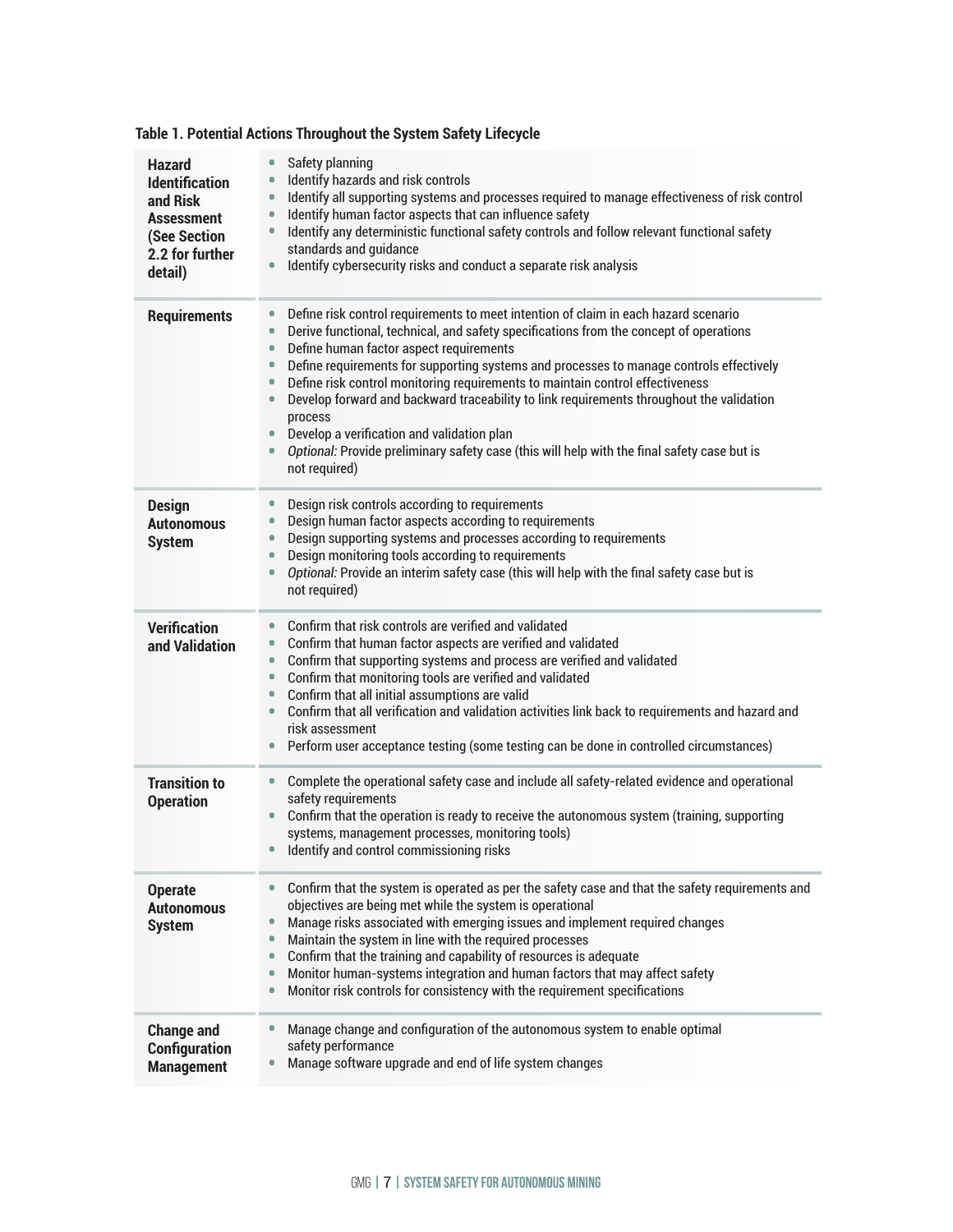# <span id="page-11-0"></span>**2.2 Hazard Identification and Risk Assessment**

Identifying the hazards associated with the change to autonomous systems and making sure that controls are in place against each hazard is an important first step. For minor risks, an alternative to this step would be to demonstrate that the risk arising from the hazard is neither severe nor probable.

The risks and controls for autonomous machines and systems in mining can be noted in original equipment manufacturer (OEM) documentation, in international standards, or in other industry guidance and research. For example:

- [ISO 17757](http://iso.org/standard/76126.html) provides safety requirements for autonomous and semi-autonomous machine systems in an earth-moving and mining environment (International Organization for Standardization [ISO], 2019a).
- [UL4600 Chapter 6 "Risk Assessment"](https://ul.org/UL4600) may be another useful source with content and scoping references, including details required of fault models, hazards, and risk assessment (Underwriters Laboratories, 2019). See also the considerations under hazard and risk assessment in the lifecycle example outlined in Section 2.
- [ISO 12100](https://www.iso.org/standard/51528.html) identifies basic principles and methodology for the risk assessment in achieving safety in the design of machinery (ISO, 2010).

In addition, it is critical to understand any project or sitespecific risks and the potential controls.

While the most recent versions of these standards at the time of publication are cited here, please refer to the relevant websites for the latest version.

**Note**

As a minimum, the controls identified and implemented should satisfy the requirements that are set out in the local regulatory requirements. Applying industry-recognized standards and guidelines is a practical method to demonstrate that the risk is managed appropriately.

Before deciding that referring to standards is sufficient, confirm that:

- The equipment is being used as intended
- The standards enable the reduction of the risk to as low as reasonably practicable

When implementing a change to an autonomous system in mining, it is appropriate that the new system improves the safety of the overall system and reduces any risks identified, including the risks to humans in any changed operating environment.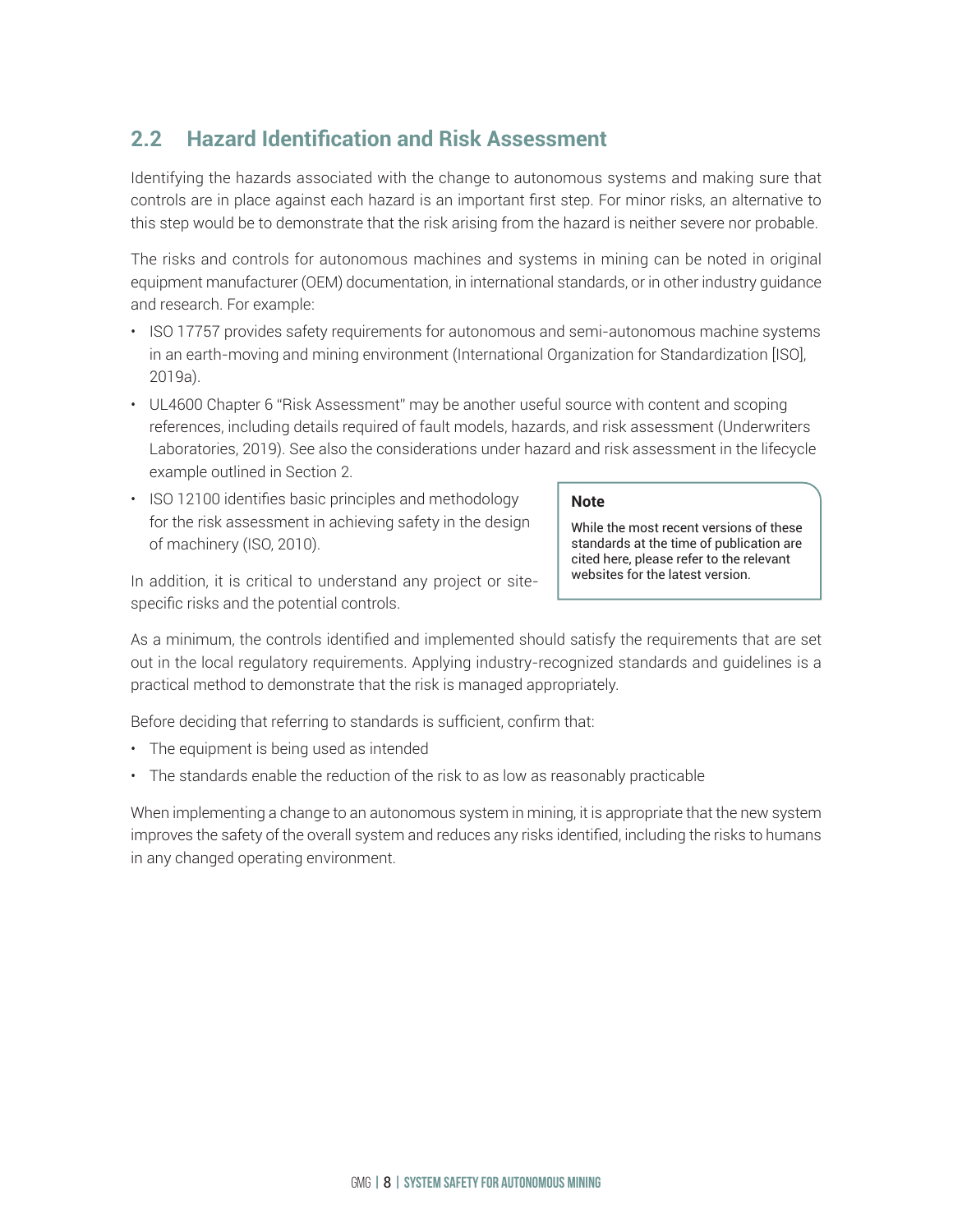# <span id="page-12-0"></span>**2.3 Non-Deterministic System Elements and Machine Learning**

### Consideration of non-deterministic system elements

Autonomous systems can have non-deterministic elements, meaning that decisions are derived from complex sensor and processing algorithms and/or involve machine learning (e.g., emergency intervention systems, advanced driver assistance systems, and AI route planning). Traditional safety standards—and by extension traditional software development processes—may not apply to these situations. If the system includes non-deterministic software, it may be unlikely that it will be possible to assign it a significant risk reduction, thereby requiring risk to be reduced either by other deterministic software controls that are independent from the non-deterministic software or by other controls entirely (e.g., mechanical, administrative).

### Machine learning

A growing number of complex capabilities are being developed using machine learning (e.g., image analysis and route planning). These capabilities learn from examples rather than by using conventional development, which can make them cost-effective. Using machine learning has an impact on lifecycles and on assurance, and this impact can cause challenges when employing machine learning during the implementation of some of the system software.

A machine learning lifecycle has a highly iterative development process; thus, mapping it to the normal safety lifecycle is not as simple as it would be for traditional systems. The input requirements could be considered comparable, but the rest of the machine learning lifecycle does not enable clear definition through to verification and validation. Tests of the deployed system in the real environment, however, may provide data that support both verification and validation. In practice, it is also likely that the distinction between the product and application will be more blurred with machine learning than with a conventional lifecycle. For example, obstacle avoidance is a core product function, but it needs to be particularized to the classes of objects and their locations in a specific operational setting.

Assessing the safety of systems using machine learning is currently not well addressed in standards.

While some work is ongoing on standards and guidelines in mining and quarrying and in related disciplines such as autonomous road vehicles, it may take some time before widely accepted standards emerge. In the interim, a risk-based approach may be the most appropriate way to manage overall system safety. Such an approach will likely require consideration of other controls (e.g., deterministic software, mechanical, administrative) to reduce residual risk to a tolerable level.

**Further Reading**

Some considerations for machine learning and AI techniques are covered in [Section 8.5 of UL 4600](https://ul.org/UL4600) (Underwriters Laboratories, 2019).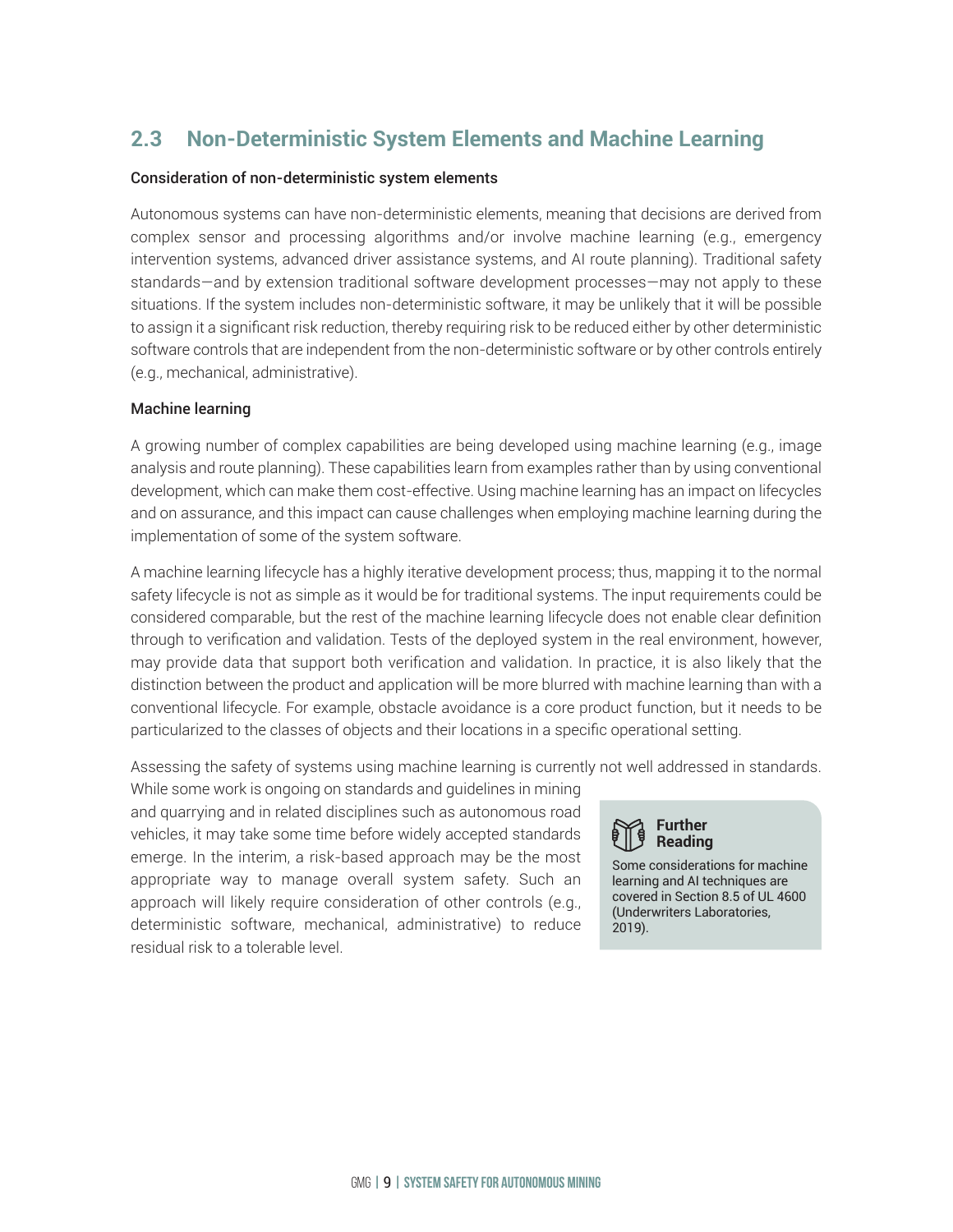# <span id="page-13-0"></span>**3. SAFETY CASE**

The purpose of a safety case for the deployment of an autonomous system is to communicate a clear and comprehensive argument that a system is acceptably safe to operate in a particular context, thereby providing confidence that the appropriate work has been completed. The development of the safety case involves engaging with several internal and/or external stakeholders including:

- **Regulators**
- Mine operators
- OEMs and suppliers
- Technology integrators

A maintained safety case supports future modifications to a system, changes to the way a system is operated, or changes to its application.

### The system safety case should provide evidence that:

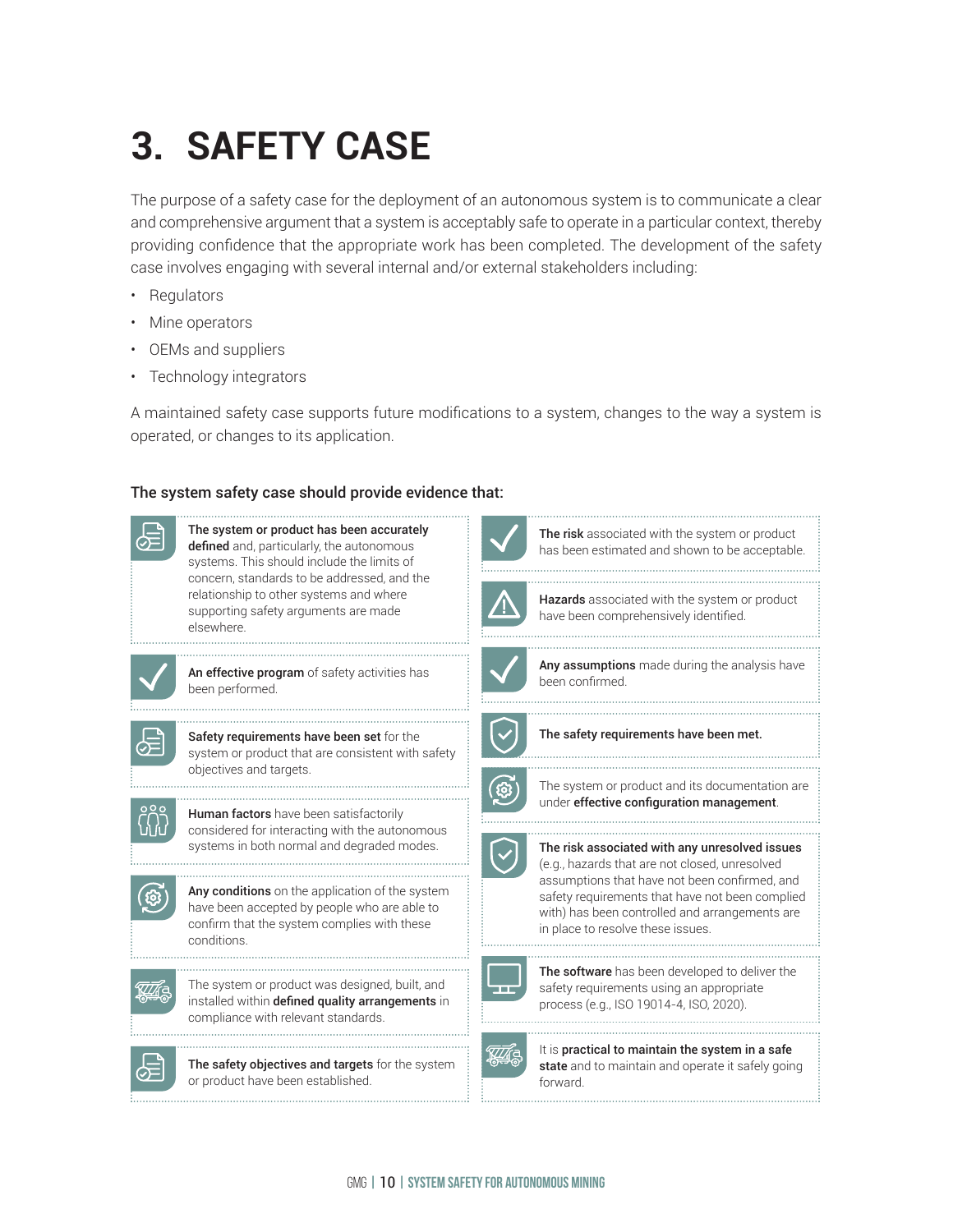A good practice when approaching a safety case is "seamless development" by the production and presentation of the safety case at several stages of a project. Identifying safety objectives early allows the autonomous system design and/or application to be influenced as the system development progresses to establish a more compelling safety case. Note that the development of the safety case can differ depending on whether the autonomous system is a custom system or a commercially available one.

#### **Potential approach**

It may also be appropriate and beneficial to use a modelling notation approach, such as [Goal Structuring](https://www.goalstructuringnotation.info/) [Notation](https://www.goalstructuringnotation.info/) (2018) as a graphical way to represent the argument.

Three versions of the safety case are suggested at different stages of the autonomous system development lifecycle. Please note that while these are progressive and help to develop the final safety case, not all are required.

- 1. Preliminary safety case: After definition and review of the system requirements specification (see "requirements" in Figure 2)
- 2. Interim safety case: After initial system design and preliminary validation activities (see "design autonomous system" in Figure 2)
- **3. Operational safety case:** Just prior to in-service use, including complete evidence of satisfaction of system requirements (see "transition into operation" in Figure 2)

In other industries, it is common to use a compilation of subsystem safety cases that can be used to support an overall application or system and its own safety case. This practice offers advantages by clarifying the ownership of the safety argument between the different parties who are involved and can reduce potential rework.

#### **Useful references and further information**

[Systematic Approach to Safety Case Management](https://www.sae.org/publications/technical-papers/content/2004-01-1779/) (Kelly, 2004): This article outlines safety case development using the Goal Structured Notation technique.

[UL 4600 Standard for Safety for the Evaluation of Autonomous Products](https://ul.org/UL4600) (Underwriters Laboratories, 2019). This standard covers safety case construction, the chapters on Safety Case and Arguments (Chapter 5) and Risk Assessment (Chapter 6) are especially relevant.

[The Assuring Autonomy International Programme \(AAIP\) Body of Knowledge:](https://www.york.ac.uk/assuring-autonomy/body-of-knowledge/) This is an online body of knowledge that aims to provide guidance about the safe development of autonomous systems (University of York, n.d.).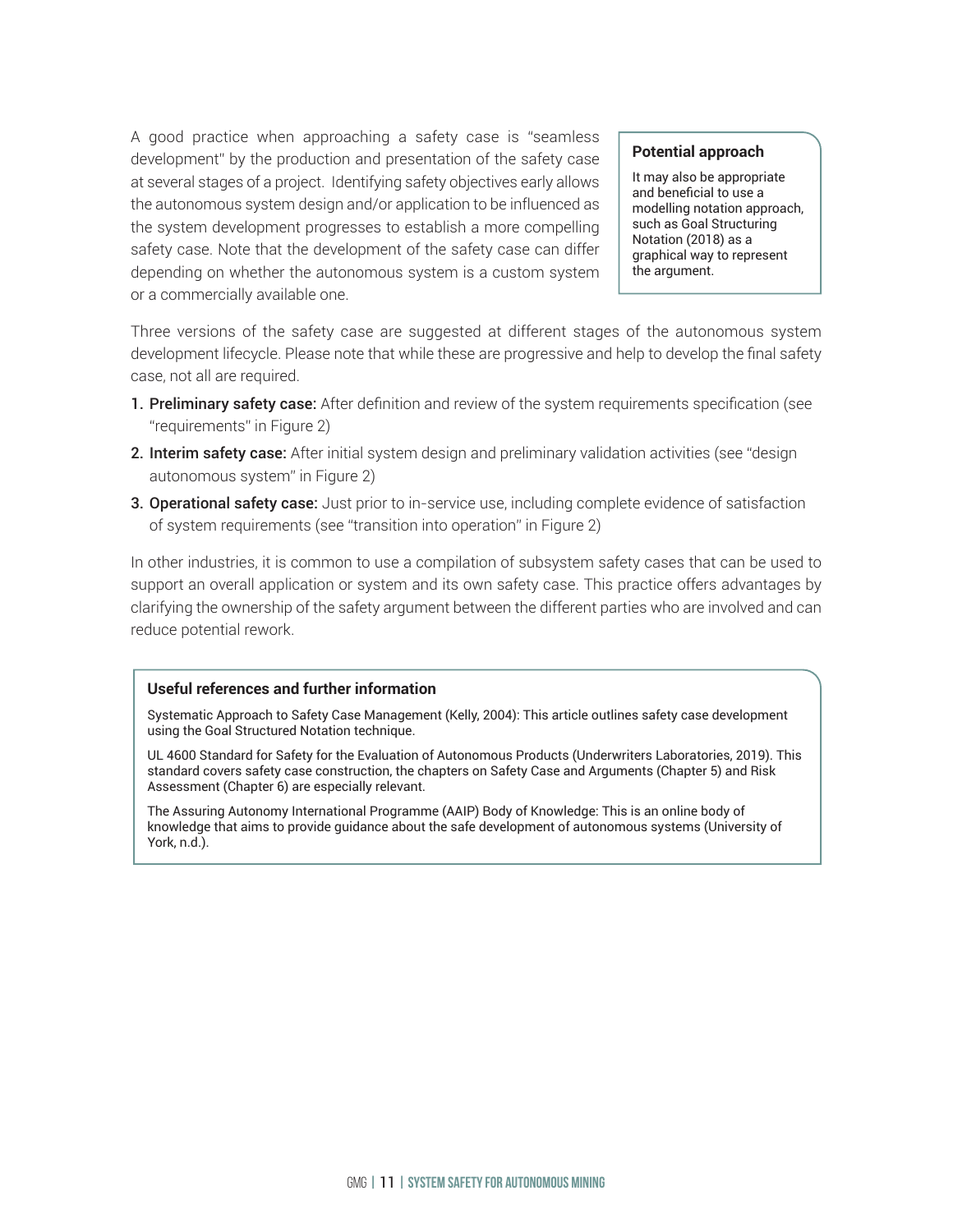# <span id="page-15-0"></span>**4. HUMAN-SYSTEMS INTEGRATION**

System safety engineering applies a comprehensive approach to identifying and eliminating or controlling risks to humans and the environment over the course of a system's lifecycle. Understanding the roles people play within systems is essential for system safety to be achieved (Walden et al., 2015). Human-systems integration is the interdisciplinary technical and management process for integrating human considerations within and across all system elements. In mining operations introducing autonomous systems, the following six domains are considered relevant to human-systems integration, as identified in Burgess-Limerick (2020):



**Staffing** Decisions regarding the number, and characteristics, of the roles that will be required to operate and maintain the joint humanautomation system.



**Personnel** Characteristics of the people such as operators and managers filling the staffing roles.



**Training** The extent and methods for preparing and assessing personnel to obtain and maintain competencies required for safe operation and maintenance of the joint human-automation system. ISO 17757 includes some content on training (ISO, 2019a).



#### **Human Factors Engineering**

The consideration of human capabilities and limitations in system design, development, evaluation, and operations.



**Safety** Involves traditional risk analysis and evaluation techniques such as hazard and operability studies, layers of protection analysis, failure modes and effects analysis, as well as systems focused risk analysis techniques (e.g., Systems-Theoretic Process Analysis).



**Occupational Health** Promotes and maintains physical, mental, and social well-being of personnel through prevention, mitigation, and adaptation of risky working conditions.

#### **History**

Human-systems integration processes were formalized by the US defence industry, first addressed in the Manpower and Personnel Integration (MANPRINT) program in 1986 (Booher, 2003) to make sure that humanrelated issues are adequately considered during system planning, design, development, and evaluation (Folds, 2015). They have since been widely adopted in other industries, particularly aviation, space, rail, and health (NASA, 2019; Melnik et al., 2018). Human-systems integration has been found to be key in system performance across these industries that, like autonomous mining, require remote network operations (Nneji, 2019).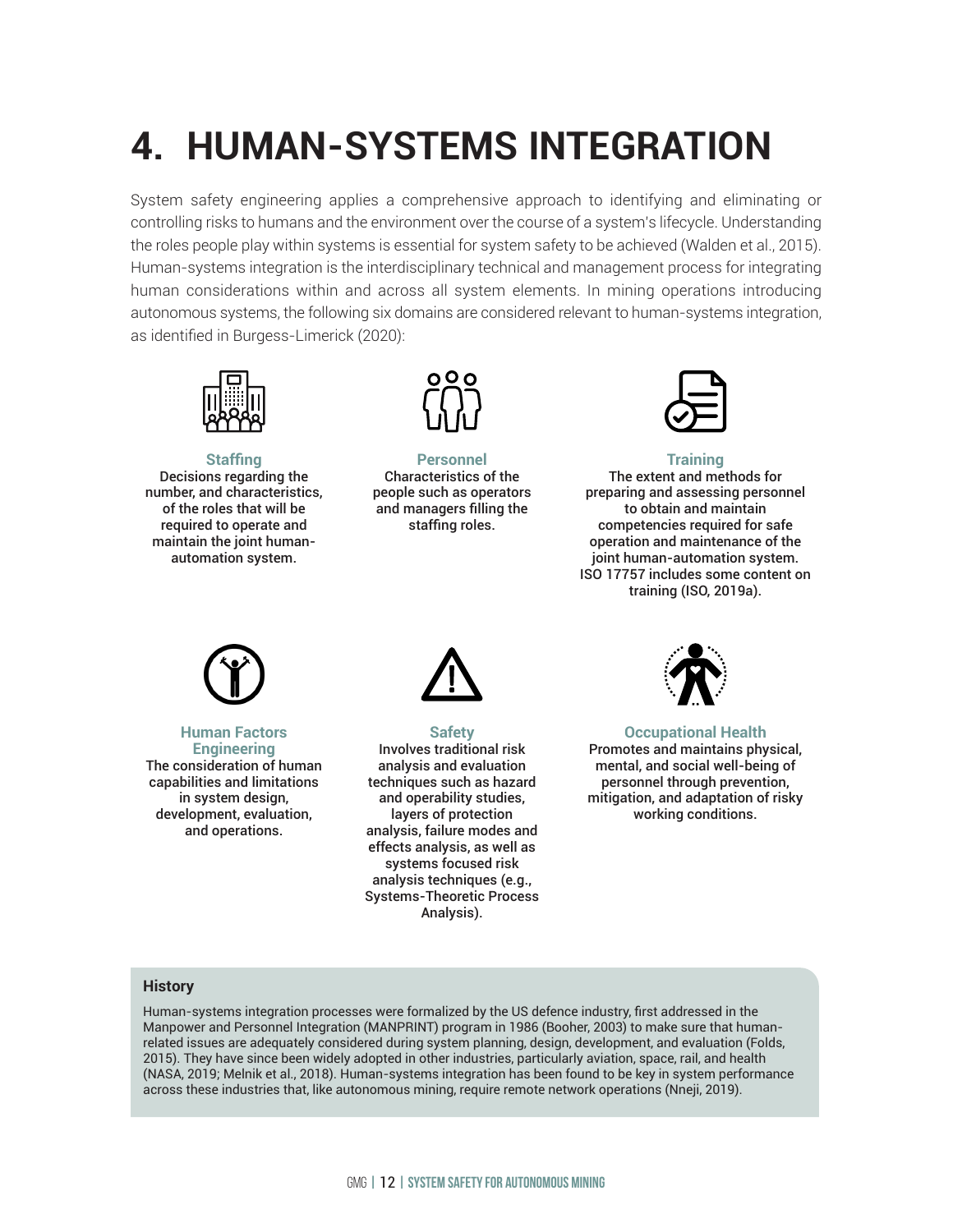Human-systems integration includes consideration of interactions and potential trade-offs between decisions made in different areas. For example, decisions regarding the autonomous system and interface complexity may influence personnel characteristics and training requirements, as well as the anticipated number of people required for system operation and maintenance.

Human-systems integration incorporates humancentred analysis, design, and evaluation within the broader systems engineering process. Humansystems integration is a continuous process that should begin during the development of the concept of operations for any automation project, and continue throughout system design, testing, and evaluation to iteratively verify that safety goals are being achieved.

Human-systems integration for introducing autonomous systems in mining encompasses:

- Concept of operations and scenario development
- Task analyses
- Function and role allocation and definition between humans and autonomous systems, including training and competency assessment needs analysis
- Iterative conceptual design and prototyping
- Empirical testing (e.g., human-in-the-loop simulation)
- Monitoring of human-system performance during operation

The increase in available data produced by autonomous systems could be leveraged to help monitor human-system performance and identify associated issues that more traditional approaches might not uncover.

### **Relationship between Human Factors and Human-Systems Integration**

When considering the objectives of introducing autonomous systems and of human-systems integration in system safety, human factors issues that are related to human-systems integration also need to be considered. These issues include job design, workplace layout, workload, communication means, decision rights, training, and technology and system components such as displays, alarms, and alerts. Without sufficient emphasis on human factors and human-systems integration during the risk assessment phase, there is a risk that the project will not meet its initial objective of improving productivity and safety and deliver the benefits of the overall investment.

Human factor assessments can also reveal stressors introduced due to human-systems integration that may not reveal themselves as a health risk in the short term. These health factors should be considered in human-systems integration risk assessments but are often overlooked because they occur over a long-term time frame and may have multiple contributing factors. The risks of overlooking these issues include:

- Decreased productivity
- Shortcuts in using the systems as designed
- Workarounds in processes (particularly where key performance indicators are involved)
- Workforce attrition
- Absenteeism
- Decrease in employee satisfaction negatively affecting the workplace culture
- Overlooking critical alerts
- Reduced understanding of how the issues can be resolved

There are several key human-systems integration issues to consider when implementing autonomous systems in mining, described in Table 2.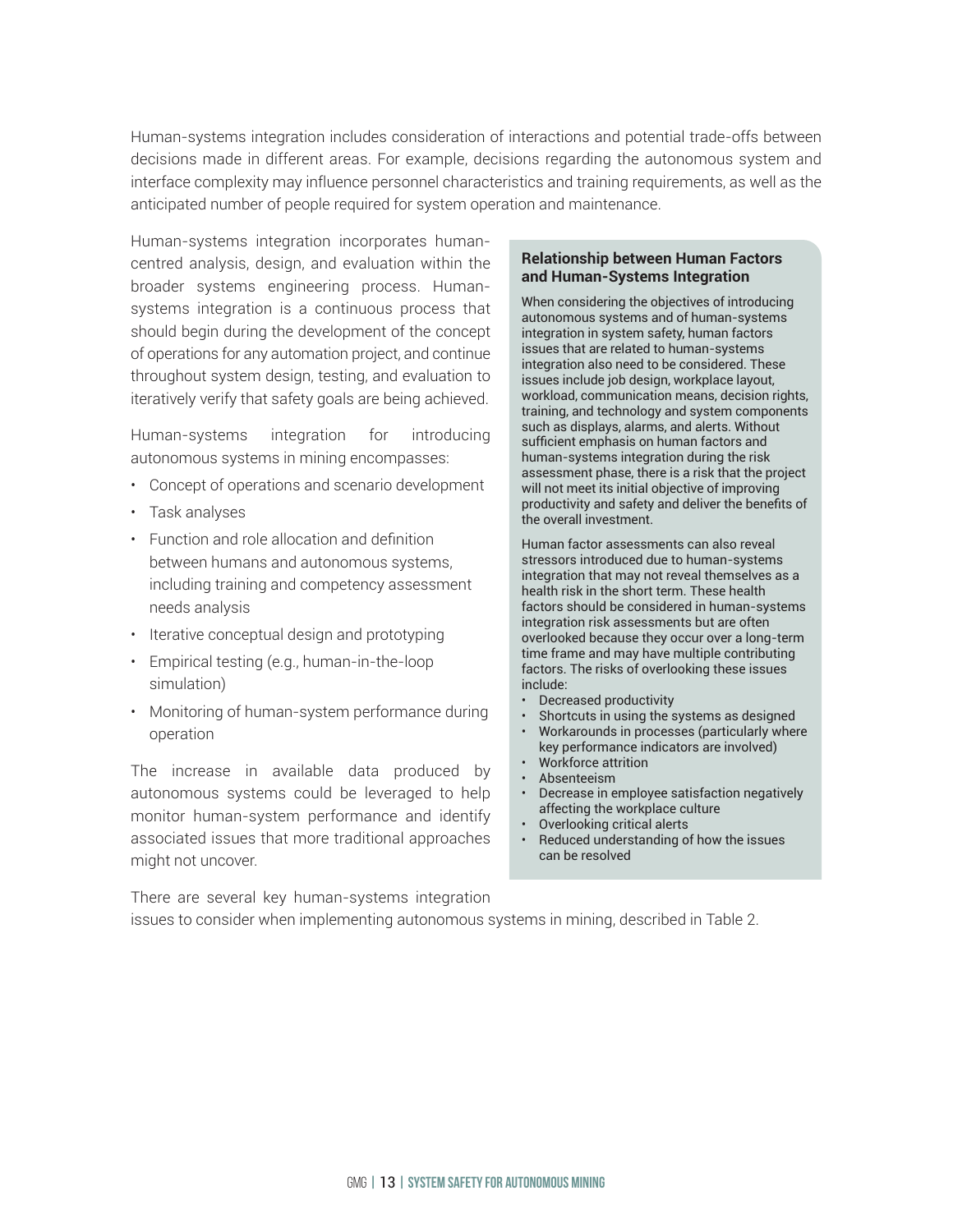| <b>Operator Span of</b><br><b>Control</b>   | The decisions regarding the number of roles included in the joint human-automation system<br>(staffing) and the selection of people for these roles (personnel).<br>The interactions with the design of interfaces by which people supervise autonomous systems<br>$\bullet$<br>(human factors engineering).<br>The design of training and competency assessment methods to confirm that the ratio of people<br>to automated components enables the maintenance of situation awareness and an optimal<br>workload.<br>The cognitive capacity of the operator and any potential issues around it.<br>Maintaining engagement and the attention of the operator.                                                                                                                                                      |
|---------------------------------------------|--------------------------------------------------------------------------------------------------------------------------------------------------------------------------------------------------------------------------------------------------------------------------------------------------------------------------------------------------------------------------------------------------------------------------------------------------------------------------------------------------------------------------------------------------------------------------------------------------------------------------------------------------------------------------------------------------------------------------------------------------------------------------------------------------------------------|
| <b>Role of Existing</b><br><b>Personnel</b> | The decisions regarding the changes in roles and responsibilities of existing personnel to take<br>$\bullet$<br>advantage of existing knowledge and experience.<br>Recognition of the need for ongoing training and competency assessment.                                                                                                                                                                                                                                                                                                                                                                                                                                                                                                                                                                         |
| <b>Confidence and</b><br><b>Complacency</b> | Paying careful attention to the design of interfaces, safety analyses, and training.<br>Providing personnel with the ability and understanding that allows them to recognize and react<br>to a failure in the technology or situations when the technology not responding as expected.<br>Personnel need to be confident they understand the technology so well that they know when<br>and how they can override it or revert to a manual process, if they ever need to do so.<br>Making sure that people in the system are neither complacent nor lack confidence in the design<br>of the automation technology and confirming that they understand the capabilities and<br>limitations of the technology. This confirmation also requires that the technology be designed<br>and tested in a trustworthy manner. |
| <b>Critical Alarm</b><br><b>Management</b>  | Designing effective ways to display alarms to make sure that operators can identify critical<br>$\bullet$<br>alerts and understand how the issues can be resolved.<br>The development of alarm management processes and alarm management key performance<br>indicators for effective alarm response. An alarm philosophy is typically used to document the<br>alarm management strategy.                                                                                                                                                                                                                                                                                                                                                                                                                           |
| <b>Existing Systems</b><br>and Processes    | Understanding existing processes and systems and how they integrate with each other and with<br>the introduced technology.<br>Human-systems integration considerations should not be considered in isolation to one system<br>$\bullet$<br>or process but with every integration point within the span of control of any system personnel.                                                                                                                                                                                                                                                                                                                                                                                                                                                                         |

### **Table 2. Key Human-Systems Integration Considerations for Autonomous Systems in Mining**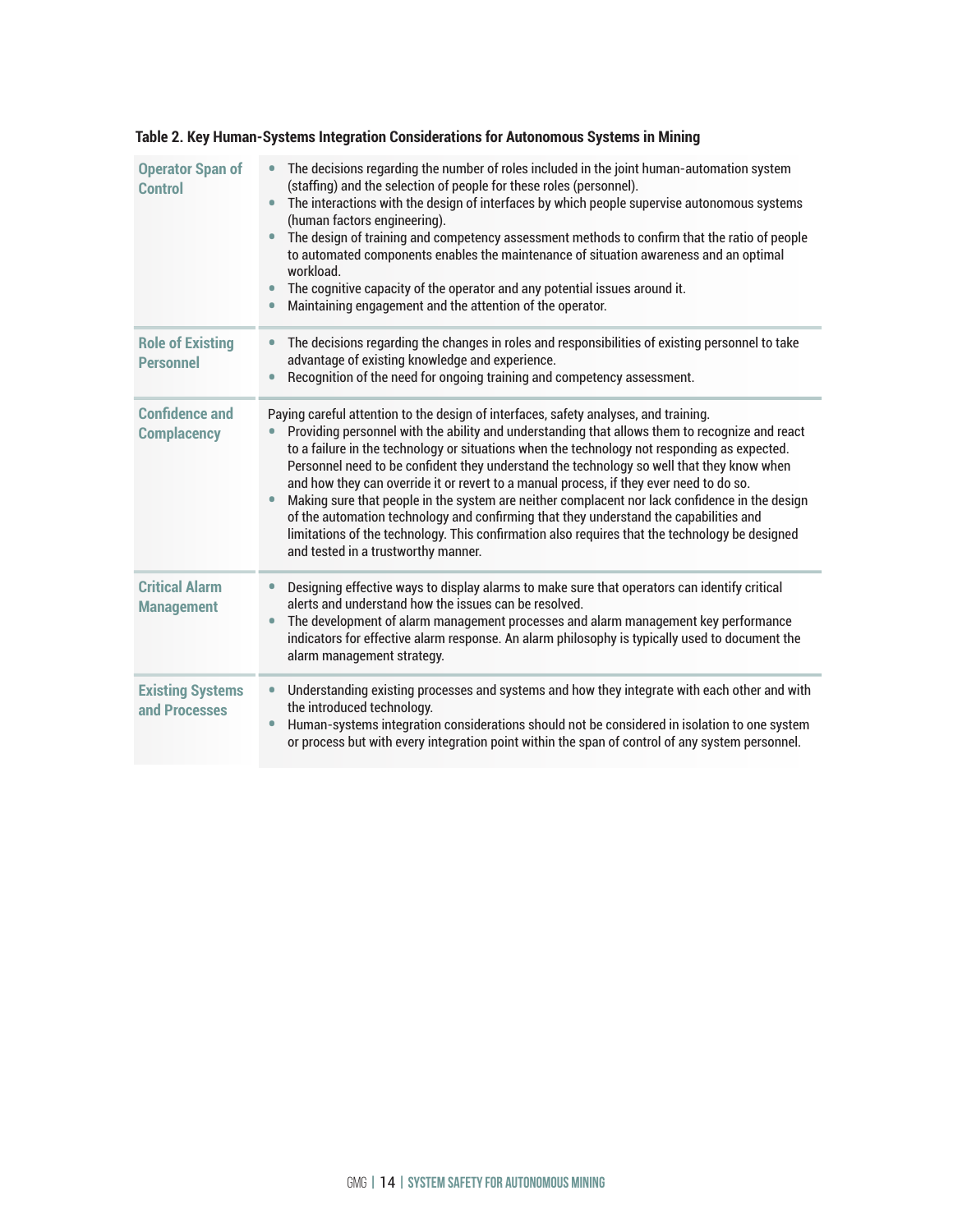# <span id="page-18-1"></span><span id="page-18-0"></span>**5. SOFTWARE SAFETY MANAGEMENT**

Autonomous systems are typically software intensive and the software is increasingly used to carry out safety-critical functions such as object detection and avoidance. However, there are several factors that influence the degree of risk reduction that can be considered for a software-based safety control, for example:

- The software development lifecycle
- The languages and operating environment of the software
- The testing methodology and completeness of the documentation
- The competencies of those involved in the development and maintenance of the software

# **5.1 Developing the Autonomous System**

Software safety standards generally cover the following aspects to secure a particular level of risk reduction:

- How the requirements for the software component have been specified and assessed
- The languages used to implement the software component and the operating system the component runs on
- Whether the component has non-deterministic aspects
- The verification and validation procedures that have been applied to the component, including consideration of the extent of the tests' completeness and appropriateness
- The review of the component and the degree of the reviewers' independence
- The independence of the software component itself from other safety software controls

Delivering software that provides a safety risk reduction typically involves reference to recognized standards such as ISO 13849 or ISO 19014-4 (ISO 2015, ISO 2020). These standards are used for base machine system development, but the overall process may be used for autonomous system development. ISO 21448 provides an example of a risk-based approach using the safety of the intended function (SOTIF) for developing a software function (ISO 2019b).

#### **Note**

While the most recent versions of these standards at the time of publication are cited here, please refer to the relevant websites for the latest version.

# **5.2 Operating the Autonomous System**

Operating autonomous systems requires the development and implementation of a software safety management plan. Some of the key processes to consider are:

- An effective training environment for implementing an autonomous system so that there is sufficient context and domain knowledge among operators and maintainers onsite
- Effective communication to relevant stakeholders to manage operation of the autonomous system
- Conducting required verification tests following any software upgrade and updating the relevant documents with the outcome of verification tests
- Access management that limits access to authorized personnel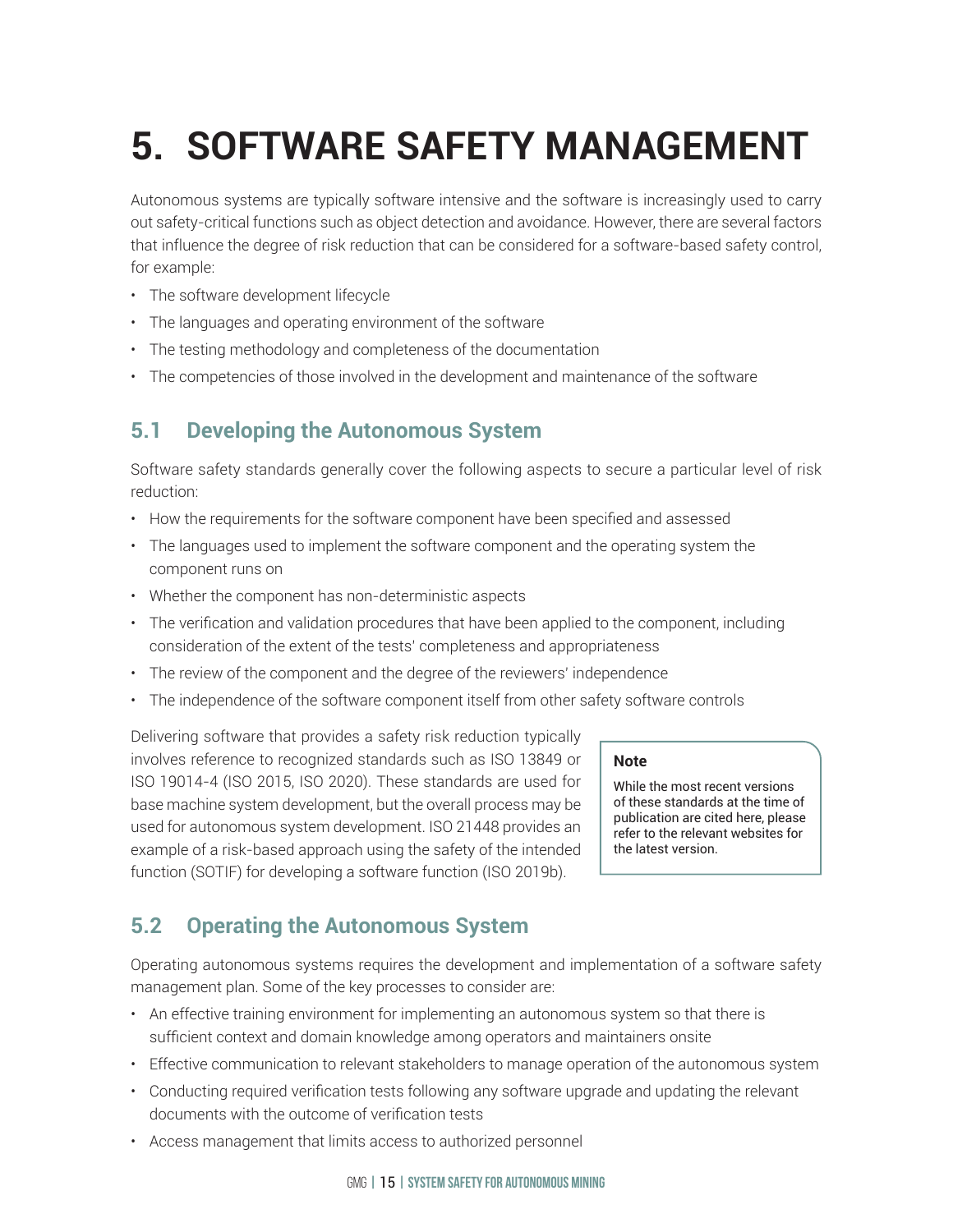- <span id="page-19-0"></span>• Change management that tracks all aspects of changes to the configuration of the system, documenting the details of the change, updating operating procedure, verification procedure, and rollback procedure
- Recovery procedures, including a failure analysis to determine the vulnerabilities if there is an unforeseen event such as a lightning strike or hardware failure, disaster recovery procedures, and backup options, such as redundancies or spares

# **5.3 Other Considerations**

Other key considerations around software safety management for autonomous systems in mining include:

Iterative and continuous software lifecycle: The software lifecycle steps, which are similar to the steps outlined in Figure 2, will typically require an iterative and responsive process with continual updates to manage gaps, dependability, change, and redundancies. [UL 4600 Chapter 9 on "Software and System](https://ul.org/UL4600) [Engineering Processes"](https://ul.org/UL4600) is a useful reference on this topic.

Adaptable software development, verification, and validation process: Software for autonomous systems will likely operate in a wide variety of environments, and it is impossible to exhaustively test all possible environmental conditions prior to deployment. Software verification and validation processes should be designed to accommodate this variability. For example, testing should be conducted for each deployment whenever there is a significant change to the software to confirm the software still operates correctly in the environment associated with that specific deployment.

Audit trail: Software should provide robust record keeping and audit abilities, especially for safety-critical functions, which support the ability to properly execute incident investigations and analysis. This is an essential step in any continuous improvement cycle and is equally important in the context of software lifecycle management and continuous safety improvement.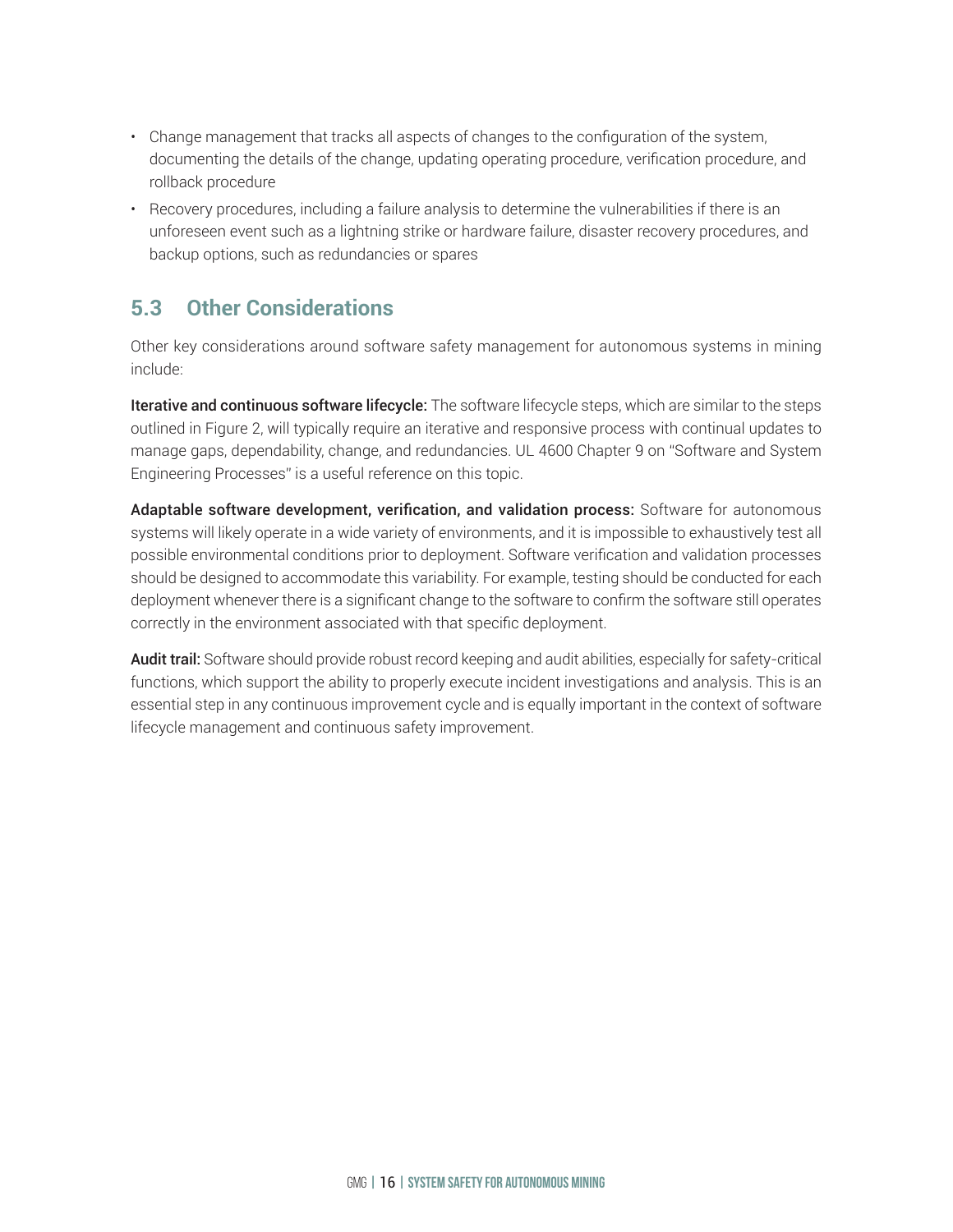# <span id="page-20-0"></span>**6. SUMMARY AND NEXT STEPS**

By introducing some system safety concepts to consider when introducing autonomous systems in mining and addressing topics that GMG participants consider important in achieving the goals of safe implementation, this white paper provides a general overview that highlights some of the challenges for the industry and attempts to provide some high-level approaches to them.

However, as only an introduction to the topic, future work is required to provide more complete guidance on applying system safety to autonomous systems in mining. This paper aims to be used to inform the industry on the topic and assist with achieving the industry consensus and knowledge required to enable the development of this guidance. The GMG Autonomous Mining Working Group will collaborate to determine the direction and approach to this topic going forward.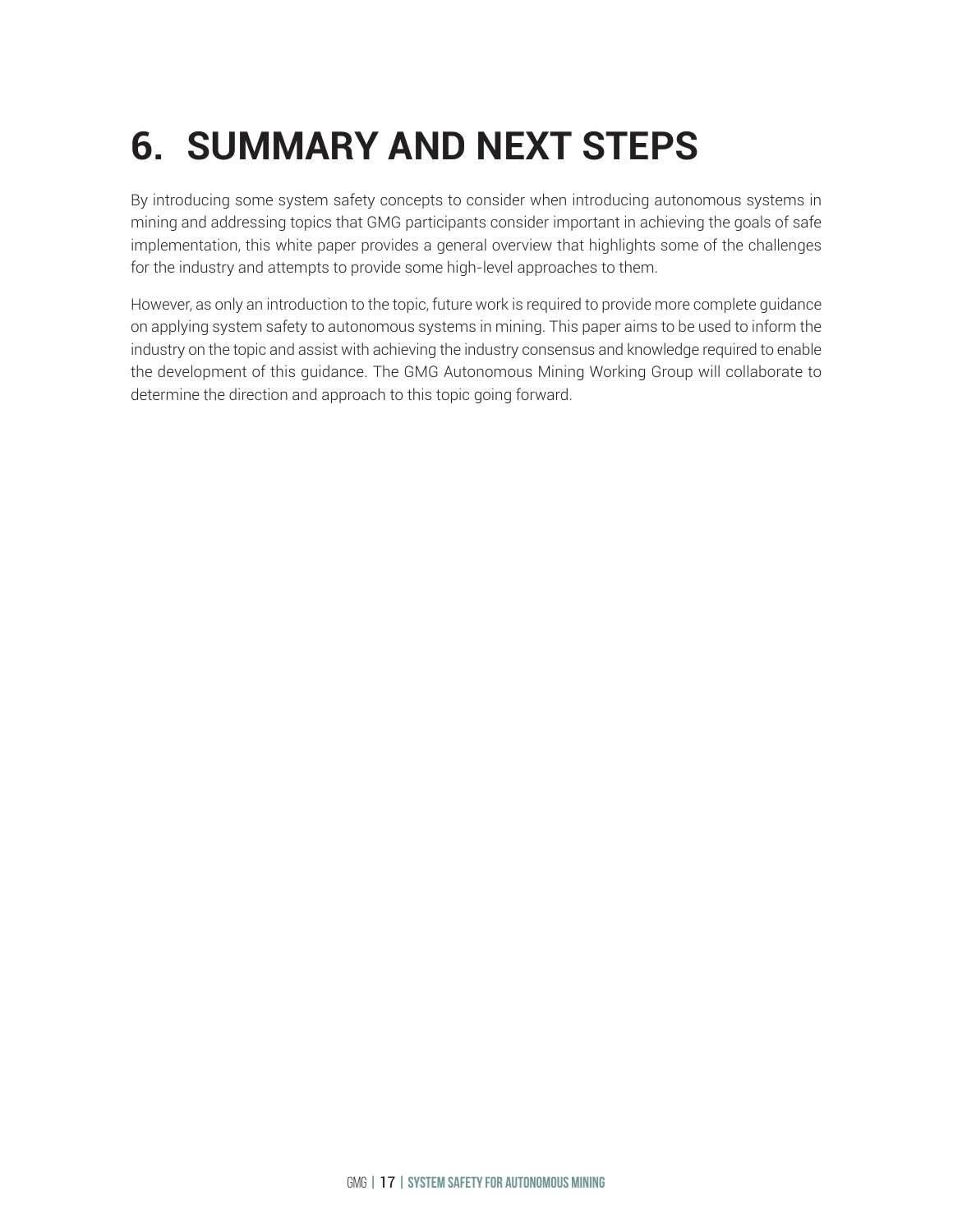# <span id="page-21-0"></span>**GLOSSARY**

This glossary contains several terms defined as they are used throughout this white paper. It is not intended to be exhaustive.

As low as reasonably practicable (ALARP): A principle used in assessing and managing operational risks so that residual risk is reduced to as far as reasonably practicable.

Autonomous machine: Refers to autonomous and semi-autonomous machines (ASAMs) as they are defined in ISO 17757 (2019a, 3.1.3.1 and 3.1.3.2). In this white paper, it refers specifically to mining machines.

Autonomous system: Refers to autonomous and semi-autonomous machine systems (ASAMSs) as they are defined in ISO 17757 (2019a, 3.1.2). In this white paper, it refers specifically systems in mining.

**Deterministic system:** A system where outcomes are determined based on known and understood modes and conditions.

**Functional safety:** "Part of the overall safety that depends on a system or equipment operating correctly in response to its inputs" (IEC, 2021).

**Human factors:** The relationship between humans and the systems with which they interact, including performance, ergonomics, processes, and other environmental or physical factors.

**Human-systems integration:** The interdisciplinary technical and management process for integrating human considerations within and across all system elements (see Section 4).

**Non-deterministic system:** A system or aspects of a system where decisions are derived from complex sensor and processing algorithms and/or involve machine learning (e.g., emergency intervention systems, advanced driver assistance systems, and AI route planning).

Safety case: A document produced that communicates a clear and comprehensive argument that a system is acceptably safe to operate in a particular context, thus providing confidence that the appropriate work has been completed.

Safety management: The management of the safety of changes that may affect the risk of harm.

**System safety:** "System Safety is about applying systems engineering and systems management to the process of hazard, safety, and risk analysis to identify, assess and control associated hazards while designing or modifying systems, products, or services. The aim is to reduce or eliminate the potential for accidents before production, construction, or operation takes place." (IET System Safety Engineering Network, ["Changing for the Future of Safety,"](https://communities.theiet.org/groups/blogpost/view/47/203/6180) 2018).

Risk: Within the context of safety management, risk refers to the likelihood that an accident will happen and the harm that could arise.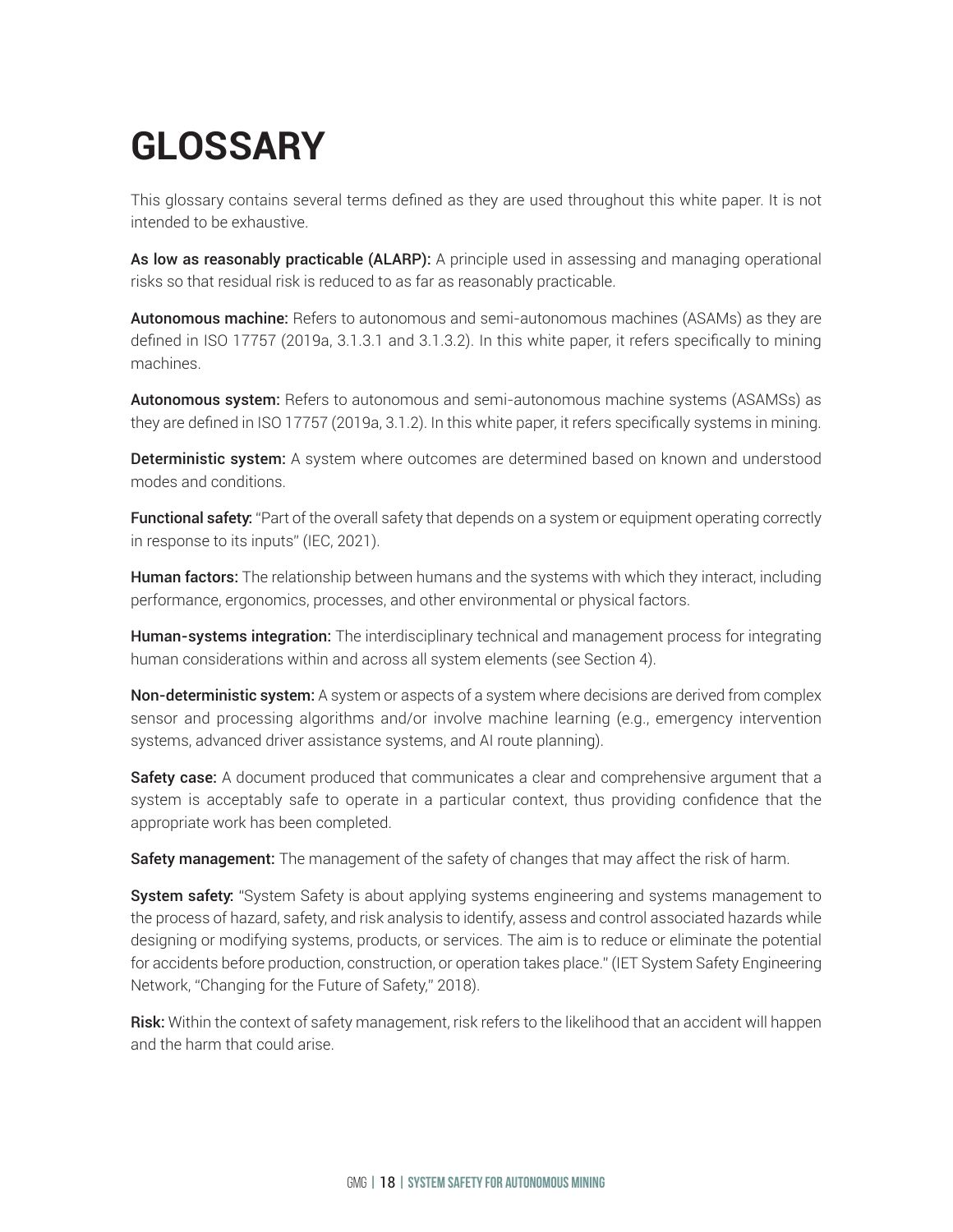# <span id="page-22-0"></span>**REFERENCES AND FURTHER READING**

A note on references to standards: The standards cited in this white paper refer to the most recent version at the time of publication. If a standard has since been updated, please refer to the more recent version.

### **References Cited in the Text**

Booher, H. (2003). *Handbook of Human Systems Integration*. Wiley.<https://doi.org/10.1002/0471721174>

Burgess-Limerick, R. (2020). Human-systems integration for the safe implementation of automation. *Mining, Metallurgy & Exploration.* 37, =1799–1806.<https://doi.org/10.1007/s42461-020-00248-z>

Folds, D. J. (2015). Systems engineering perspective on human systems integration. In D. A. Boehm-Davis, F. T. Durso, & J. D. Lee (Eds.), *APA handbook of human systems integration.* (pp. 21–35). American Psychological Association.<https://doi.org/10.1037/14528-002>

Global Mining Guidelines Group. (2020). *Guideline for Applying Functional Safety to Autonomous Systems in Mining* (Guideline No. GMG-AM-FS-v01-r01). [https://gmggroup.org/wp](https://gmggroup.org/wp-content/uploads/2020/08/20200709_Guideline_for_Applying_Functional_Safety_to_Autonomous_Mining_Systems-GMG-AM-FS-v01-r01.pdf)[content/uploads/2020/08/20200709\\_Guideline\\_for\\_Applying\\_Functional\\_Safety\\_to\\_Autonomous\\_Mining\\_Syste](https://gmggroup.org/wp-content/uploads/2020/08/20200709_Guideline_for_Applying_Functional_Safety_to_Autonomous_Mining_Systems-GMG-AM-FS-v01-r01.pdf) [ms-GMG-AM-FS-v01-r01.pdf](https://gmggroup.org/wp-content/uploads/2020/08/20200709_Guideline_for_Applying_Functional_Safety_to_Autonomous_Mining_Systems-GMG-AM-FS-v01-r01.pdf)

INCOSE. (2021). *System Safety Mission & Objectives.* [https://www.incose.org/incose-member](https://www.incose.org/incose-member-resources/working-groups/analytic/system-safety)[resources/working-groups/analytic/system-safety](https://www.incose.org/incose-member-resources/working-groups/analytic/system-safety)

International Electrotechnical Commission. (2013, November). Functional Safety. Electropedia. <http://www.electropedia.org/iev/iev.nsf/display?openform&ievref=351-57-06>

The Institute of Engineering and Technology System Safety Engineering Network. (2018, October 30). Changing for the Future of Safety. *IET System Safety Engineering Network Blog*. <https://communities.theiet.org/groups/blogpost/view/47/203/6180>

International Organization for Standardization. (2015). *Safety of machinery – Safety-related parts of control systems – Part 1: General principles for design* (Standard No. ISO 13849-1:2015). <https://www.iso.org/standard/69883.html>

International Organization for Standardization. (2019). *Earth-moving machinery and mining — Autonomous and semi-autonomous machine system safety* (Standard No. ISO 17757:2019). <https://www.iso.org/standard/76126.html>

International Organization for Standardization. (2019). *Road vehicles — Safety of the intended functionality.* (ISO Standard No. 21448:2019).<https://www.iso.org/standard/70939.html>

International Organization for Standardization. (2020). *Earth-moving machinery — Functional safety — Part 4: Design and evaluation of software and data transmission for safety-related parts of the control system* (ISO Standard No. 19014-4:2020). <https://www.iso.org/standard/70718.html>

Kelly, T. (2004). A Systematic Approach to Safety Case Management. (SAE Technical Paper No. 2004-01-1779). SAE International<https://doi.org/10.4271/2004-01-1779>

Leveson, N. (2008, June 1). An Introduction to System Safety. *ASK Magazine* 31, 20-24. <https://appel.nasa.gov/2008/06/01/an-introduction-to-system-safety/>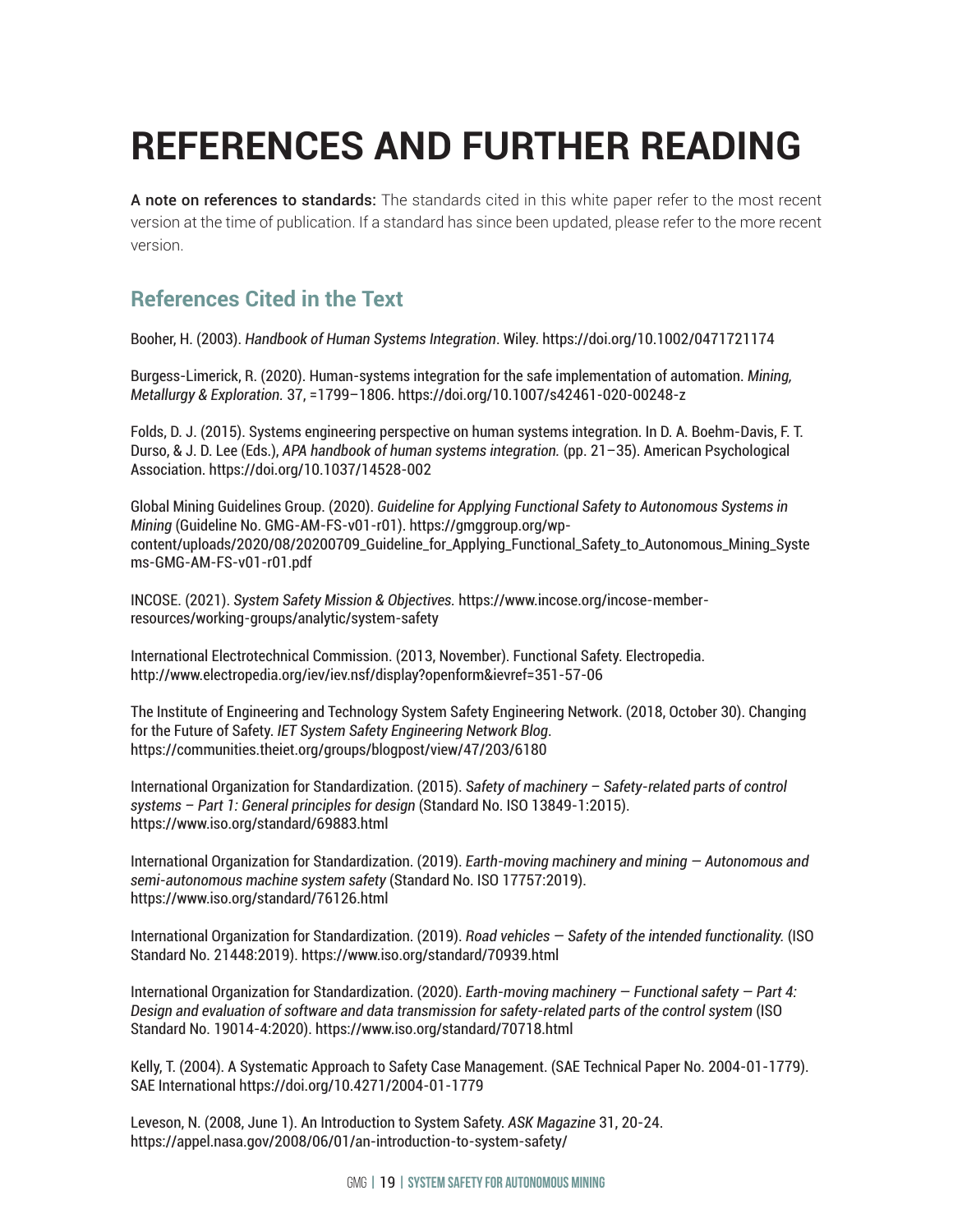Melnik, G., Roth, E., Multer, J., Safar, H., & Isaacs, M. (2018). *An Acquisition Approach to Adopting Human Systems Integration in the Railroad Industry* (Report No. DOT/FRA/ORD-18/05). US Department of Transportation Federal Railroad Administration. [http://dx.doi.org/10.13140/RG.2.2.16041.65120](http://dx.doi.org/10.13140/RG.2.2.16041.65120 ) 

National Aeronautics and Space Administration. (2019). *NASA spaceflight human-system standard. Volume 2: Human factors, habitability, and environmental health*. (Standard No. NASA-STD-3001 VOL 2). <https://standards.nasa.gov/standard/nasa/nasa-std-3001-vol-2>

Nneji, V. C. (2019). *A Workload Model for Designing & Staffing Future Transportation Network Operations* (Doctoral dissertation, Duke University). Duke Dissertations. <https://dukespace.lib.duke.edu/dspace/handle/10161/18694>

Safety Critical Systems Club. (2018). Goal Structuring Notation.<https://www.goalstructuringnotation.info/>

Underwriters Laboratories. (2019). *Standard for Safety for the Evaluation of Autonomous Products* (Standard No. ANSI/UL 4600).<https://www.shopulstandards.com/ProductDetail.aspx?productid=UL4600>

University of York. (n.d). Body of Knowledge. Assuring autonomy international programme. <https://www.york.ac.uk/assuring-autonomy/body-of-knowledge/>

Walden, D., Roedler, G.J., Forsberg, K.J., Hamelin, R.D. & Shortell, T.M. (Eds.). (2015). *INCOSE Systems Engineering Handbook: A Guide for System Life Cycle Processes and Activities* (4<sup>th</sup> ed). <https://www.incose.org/products-and-publications/se-handbook>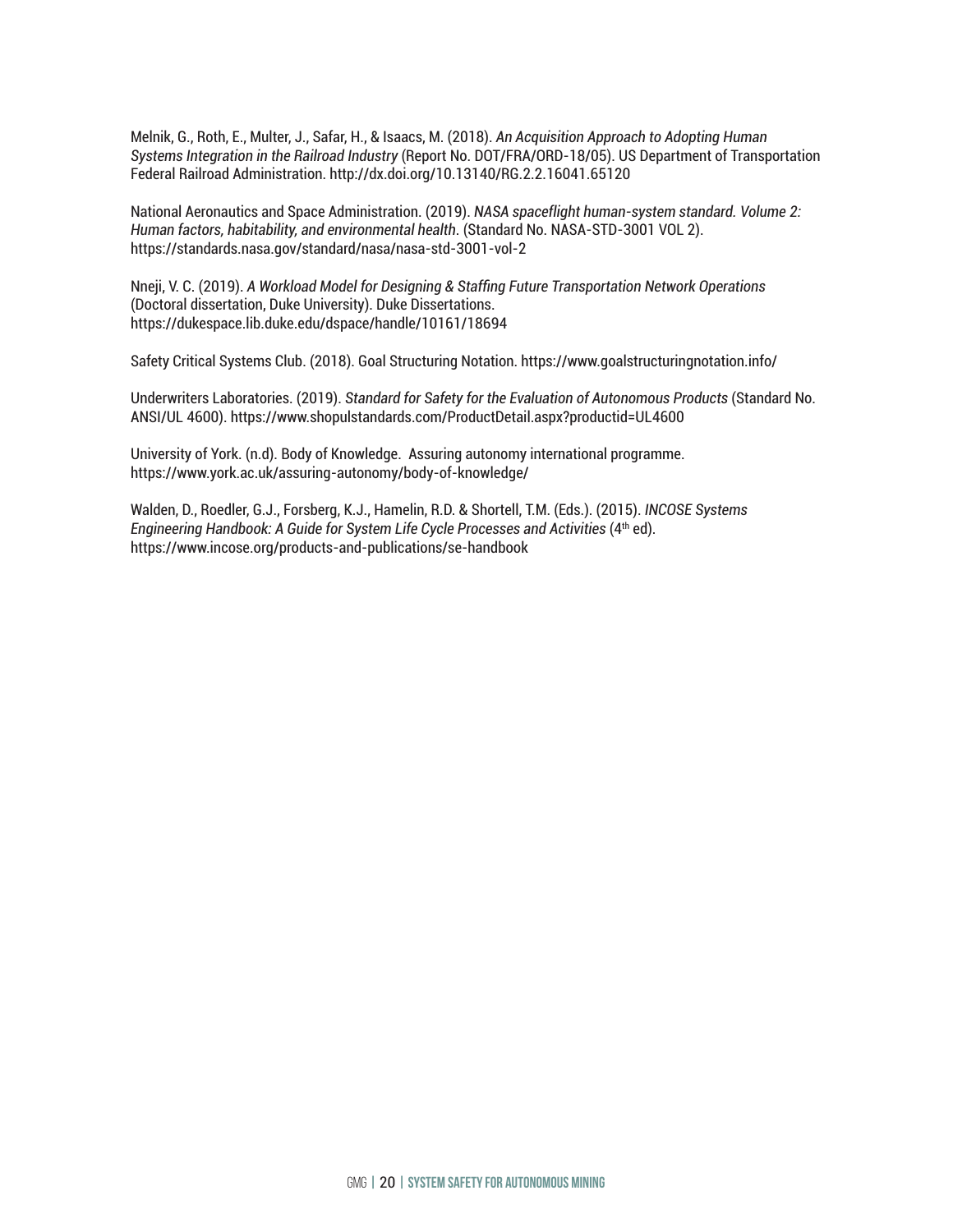### <span id="page-24-0"></span>**Other Further Reading**

The following references include other publications on safety and autonomous systems in mining, further reading on system safety, including documentation from other industries.

Aptiv. (2019). *Safety First for Automated Driving.* [https://www.aptiv.com/docs/default-source/white](https://www.aptiv.com/docs/default-source/white-papers/safety-first-for-automated-driving-aptiv-white-paper.pdf?sfvrsn=534e2c3e_2)[papers/safety-first-for-automated-driving-aptiv-white-paper.pdf?sfvrsn=534e2c3e\\_2](https://www.aptiv.com/docs/default-source/white-papers/safety-first-for-automated-driving-aptiv-white-paper.pdf?sfvrsn=534e2c3e_2)

CMEIG EMESRT, and ICMM. (2020). *White Paper and Guiding Principles for Functional Safety for Earthmoving Machinery.* <https://www.cmeig.com.au/working-groups/engineering/>

Department of Defense. (2012). *Department of Defense Standard Practice: System Safety* (Standard No. MIL-STD 882E). [http://everyspec.com/MIL-STD/MIL-STD-0800-0899/MIL-STD-882E\\_41682/](http://everyspec.com/MIL-STD/MIL-STD-0800-0899/MIL-STD-882E_41682/)

Federal Aviation Administration. (2000). *System Safety Handbook. Federal Aviation Administration: United States Department of Transportation.* [https://www.faa.gov/regulations\\_policies/handbooks\\_manuals/aviation/risk\\_management/ss\\_handbook/](https://www.faa.gov/regulations_policies/handbooks_manuals/aviation/risk_management/ss_handbook/)

Federal Railroad Administration. (2018). *An Acquisition Approach to Adopting Human Systems Integration in the Railroad Industry* (Report No. DOT/FRA/ORD-18/05). Federal Railroad Administration. <https://railroads.dot.gov/elibrary/acquisition-approach-adopting-human-systems-integration-railroad-industry>

Government of Western Australia Department of Mines and Petroleum. (2015). *Safe mobile autonomous mining in Western Australia - Code of practice.* [https://www.dmp.wa.gov.au/Documents/Safety/MSH\\_COP\\_SafeMobileAutonomousMiningWA.pdf](https://www.dmp.wa.gov.au/Documents/Safety/MSH_COP_SafeMobileAutonomousMiningWA.pdf)

International Electrotechnical Commission. (2015). *Railway applications - Communication, signalling and processing systems - Software for railway control and protection systems* (Standard No. IEC 62279:2015). <https://webstore.iec.ch/publication/22781>

IEEE Standards Association. (2020). *IEEE Recommended Practice for Assessing the Impact of Autonomous and Intelligent Systems on Human Well-Being* (Standard No. IEEE 7010- 2020[\)https://standards.ieee.org/standard/7010-2020.html](https://standards.ieee.org/standard/7010-2020.html)

International Organization for Standardization. (2010). *Safety of machinery — General principles for design — Risk assessment and risk reduction* (Standard No. ISO 12100:2010)<https://www.iso.org/standard/51528.html>

International Organization for Standardization. (2015). *Systems and software engineering — System life cycle processes* (Standard No. ISO 15288:2015).<https://www.iso.org/standard/63711.html>

The International Rail Industry's Engineering Safety Management Handbook. (2017). *The International Rail Industry's Engineering Safety Management Handbook.* <https://www.intesm.org/download.html>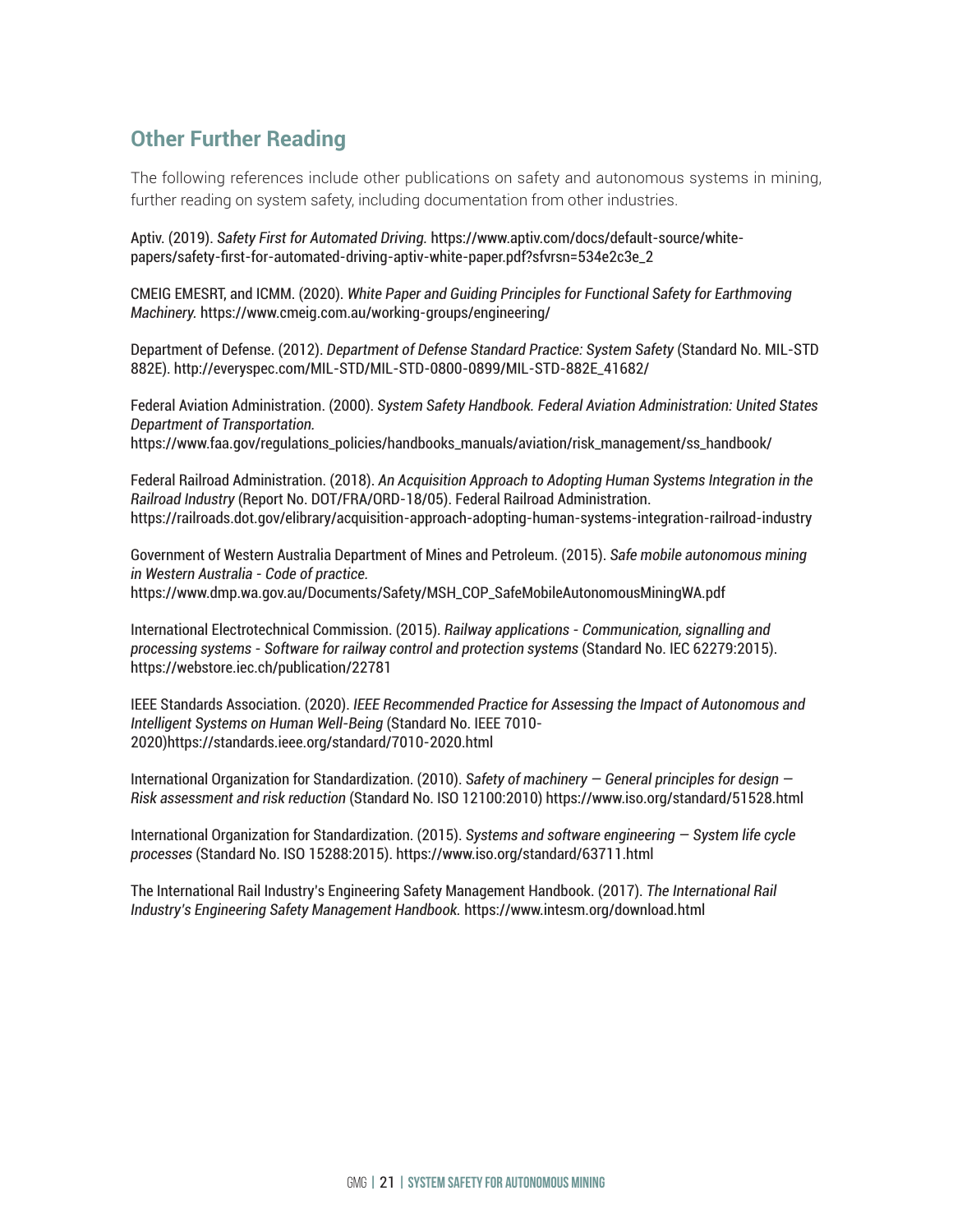### **Disclaimer**

This publication contains general guidance only and does not replace or alter requirements of any national, state, or local governmental statutes, laws, regulations, ordinances, or appropriate technical expertise and other requirements. Although reasonable precautions have been taken to verify the information contained in this publication as of the date of publication, it is being distributed without warranty of any kind, either express or implied. This document has been prepared with the input of various Global Mining Guidelines Group (GMG) members and other participants from the industry, but the publications do not necessarily represent the views of GMG and the organizations involved in the preparation of this document. Use of GMG publications is entirely voluntary. The responsibility for the interpretation and use of this publication lies with the user (who should not assume that it is error-free or that it will be suitable for the user's purpose). GMG and the organizations involved in the preparation of this publication assume no responsibility whatsoever for errors or omissions in this publication or in other source materials that are referenced by this publication, and expressly disclaim the same. GMG expressly disclaims any responsibility related to determination or implementation of any management practice. In no event shall CIM or GMG (including its members, partners, staff, contributors, reviewers, or editors to this publication) be liable for damages or losses of any kind, however arising, from the use of or reliance on this document, or implementation of any plan, policy, guidance, or decision, or the like, based on this general guidance. CIM and GMG (including its members, partners, staff, contributors, reviewers, or editors to this publication) also disclaims any liability of any nature whatsoever, whether under equity, common law, tort, contract, estoppel, negligence, strict liability, or any other theory, for any direct, incidental, special, punitive, consequential, or indirect damages arising from or related to the use of or reliance on this document. CIM and GMG (including its members, partners, staff, contributors, reviewers, or editors to this publication) are not responsible for, and make no representation(s) about, the content or reliability of linked websites, and linking should not be taken as endorsement of any kind. We have no control over the availability of linked pages and accept no responsibility for them. The mention of specific entities, individuals, source materials, trade names, or commercial processes in this publication does not constitute endorsement by CIM and GMG (including its members, partners, staff, contributors, reviewers, or editors to this publication). In addition, the designations employed and the presentation of the material in this publication do not imply the expression of any opinion whatsoever on the part of CIM and GMG (including its members, partners, staff, contributors, reviewers, or editors to this publication) on the legal status of any country, territory, city or area or of its authorities, or concerning delimitation of any frontiers or boundaries. This disclaimer should be construed in accordance with the laws of Canada.